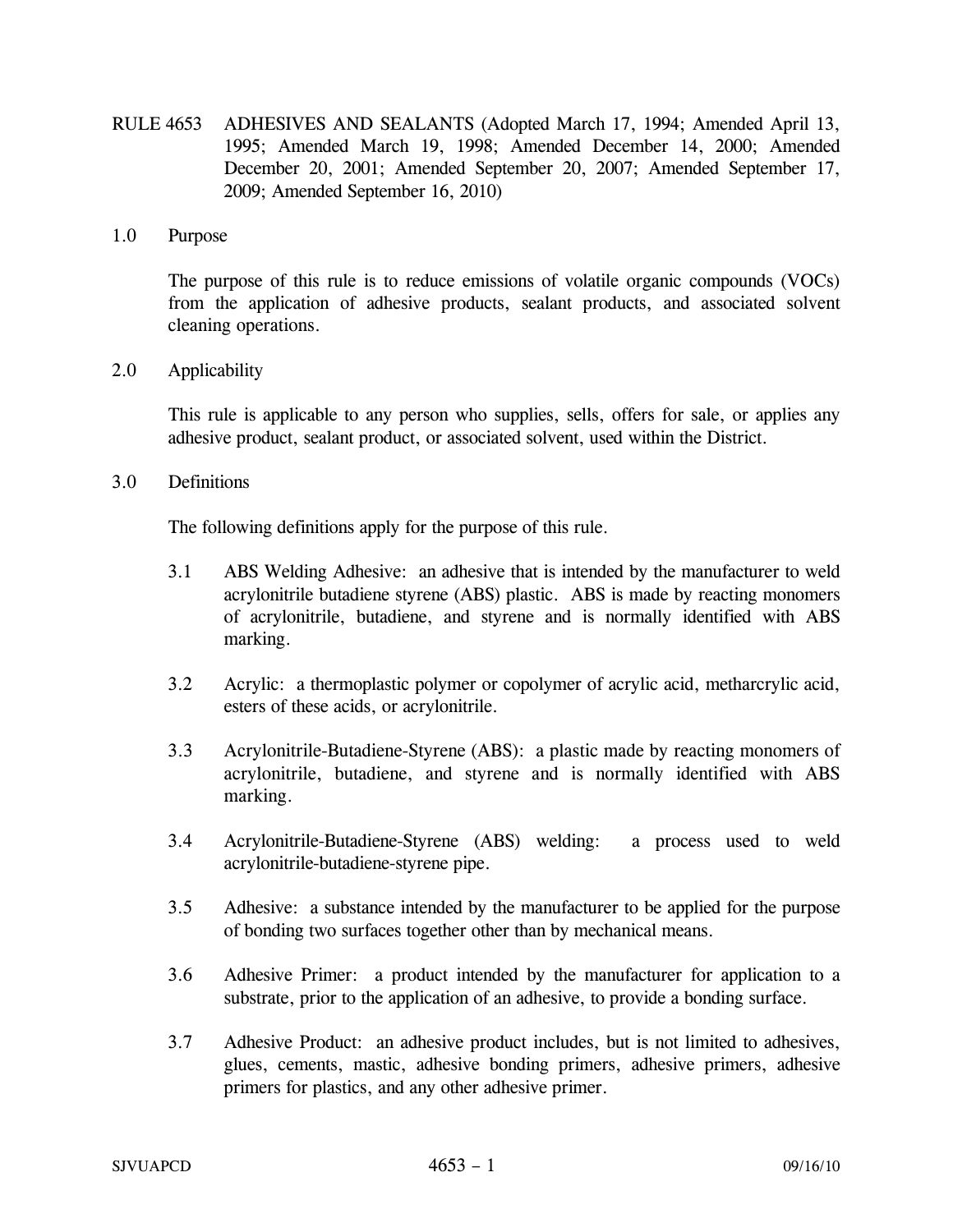- 3.8 Aerosol Adhesive or Adhesive Primer: an adhesive or adhesive primer packaged as an aerosol product in which the spray mechanism is permanently housed in a non-refillable can designed for handheld application without the need for ancillary hoses or spray equipment.
- 3.9 Airless Spray: a spray method in which a pump forces the adhesive through an atomizing nozzle at high pressure (1,000 to 6,000 psi).
- 3.10 Air Pollution Control Officer (APCO): as defined in Rule 1020 (Definitions).
- 3.11 Appurtenances: an accessory to a stationary structure, whether installed or detached. Appurtenances include but are not limited to: bathroom and kitchen fixtures; cabinets; concrete forms; doors; elevators; fences; hand railings; heating equipment, air conditioning equipment, and other fixed mechanical equipment or stationary tools; lampposts; partitions; pipes and piping systems; rain gutters and downspouts; stairways, fixed ladders, catwalks, and fire escapes; and window screens.
- 3.12 Application Equipment: a device, including, but not limited to, a spray gun, brush, and roller, used to apply adhesives, sealants, coatings, or inks.
- 3.13 ARB: California Air Resources Board.
- 3.14 Architectural: pertaining to stationary structures including buildings, houses, and mobile homes, and their appurtenances.
- 3.15 Architectural Sealant: a sealant intended by the manufacturer to be applied on stationary structures, including mobile homes, and their appurtenances.
- 3.16 Architectural Sealant Primer–Nonporous: a sealant primer intended by the manufacturer to be applied to nonporous material surfaces on stationary structures, including mobile homes, and their appurtenances.
- 3.17 Architectural Sealant Primer–Porous: a sealant primer intended by the manufacturer to be applied to porous material surfaces on stationary structures, including mobile homes, and their appurtenances.
- 3.18 ASTM: American Society for Testing and Materials.
- 3.19 Automotive Glass Primer: an adhesive primer intended by the manufacturer to be applied to automotive glass prior to installation of an adhesive/sealant that improves adhesion to the pinch weld and blocks ultraviolet light used at a facility that is not an automobile or light-duty truck assembly coating facility pursuant to District Rule 4602.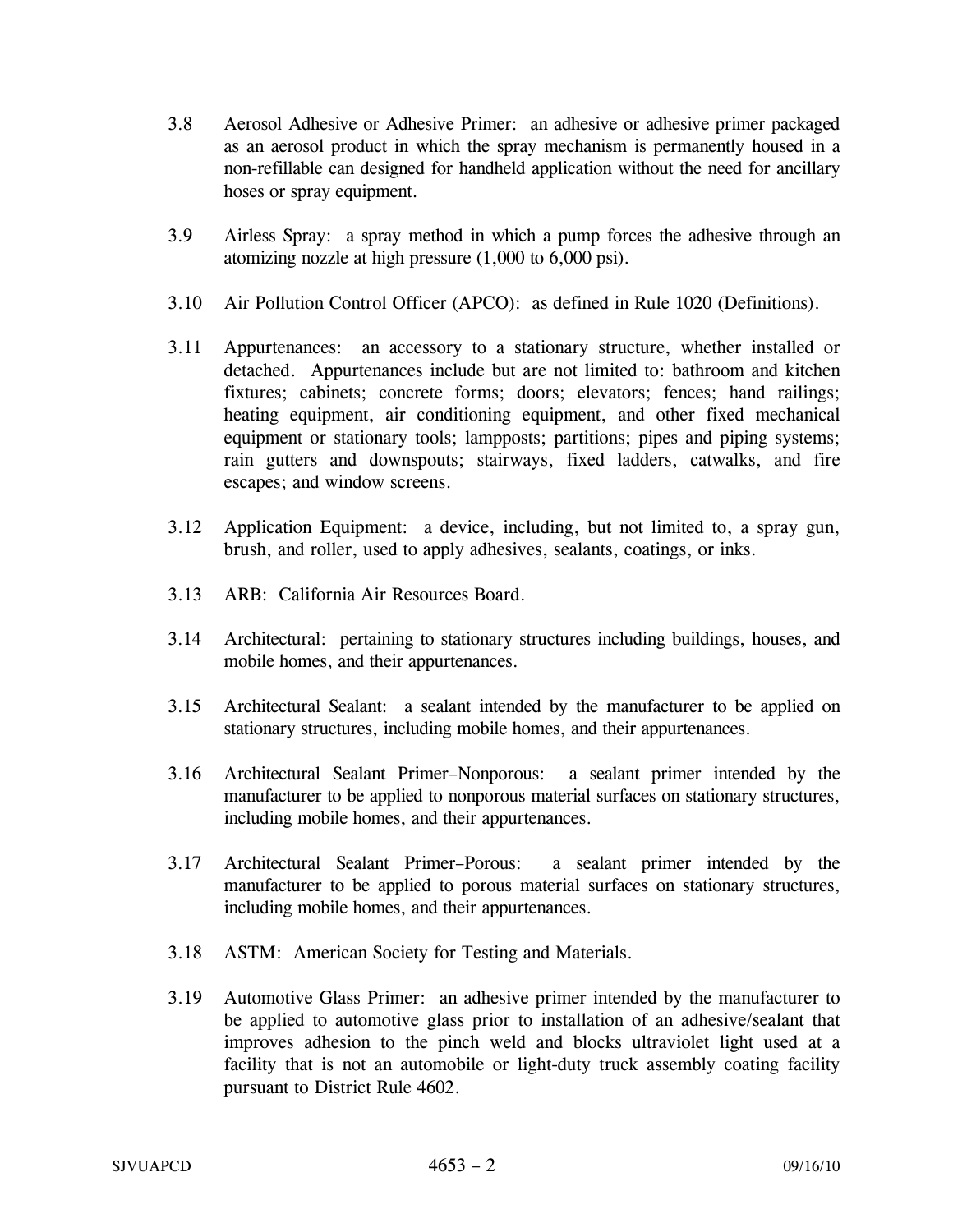- 3.20 Bench Scale Project: a project (other than at a research and development facility) that is operated on a small scale, such as one capable of being located on a laboratory bench top.
- 3.21 Carpet Pad Adhesive: an adhesive intended by the manufacturer to be used for the installation of a carpet pad (or cushion) beneath a carpet.
- 3.22 Cellulosic Plastics: a plastic containing the naturally occurring polymer or polysaccharide, cellulose  $(C_6H_{10}O_5)$ . Examples include, but are not limited to, cellulose acetate, cellulose acetate butyrate, cellulose nitrate and cellulose propionate.
- 3.23 Ceramic Tile: ceramic surfacing unit made from clay or a mixture of clay and other materials.
- 3.24 Ceramic Tile Installation Adhesive: an adhesive that is intended by the manufacturer to be used for installation of ceramic tiles.
- 3.25 CFR: Code of Federal Regulations.
- 3.26 Chlorinated Polyvinyl Chloride Plastic (CPVC plastic): a polymer of the vinyl chloride monomer that contains 67% chlorine and is normally identified with a CPVC marking.
- 3.27 Chlorinated Polyvinyl Chloride Welding (CPVC welding) Adhesive: an adhesive intended by the manufacturer for welding of chlorinated polyvinyl chloride plastic, and labeled as such.
- 3.28 Coating: a material applied onto or impregnated into a substrate for protective, decorative, or functional purposes. Such materials include, but are not limited to, paints, varnishes, sealers, and stains.
- 3.29 Contact Adhesive: an adhesive, also known as Contact Bond Adhesive, that is intended by the manufacturer for application to both surfaces to be bonded together, is allowed to dry before the two surfaces are placed in contact with each other, forms an immediate bond that is impossible, or difficult, to reposition after both adhesive-coated surfaces are placed in contact with each other, and does not need sustained pressure or clamping of surfaces after the adhesive-coated surfaces have been brought together using sufficient momentary pressure to establish full contact between both surfaces. Contact adhesive does not include rubber cements that are primarily intended for use on paper substrates. Contact adhesive also does not include vulcanizing fluids that are designed and labeled for tire repair only.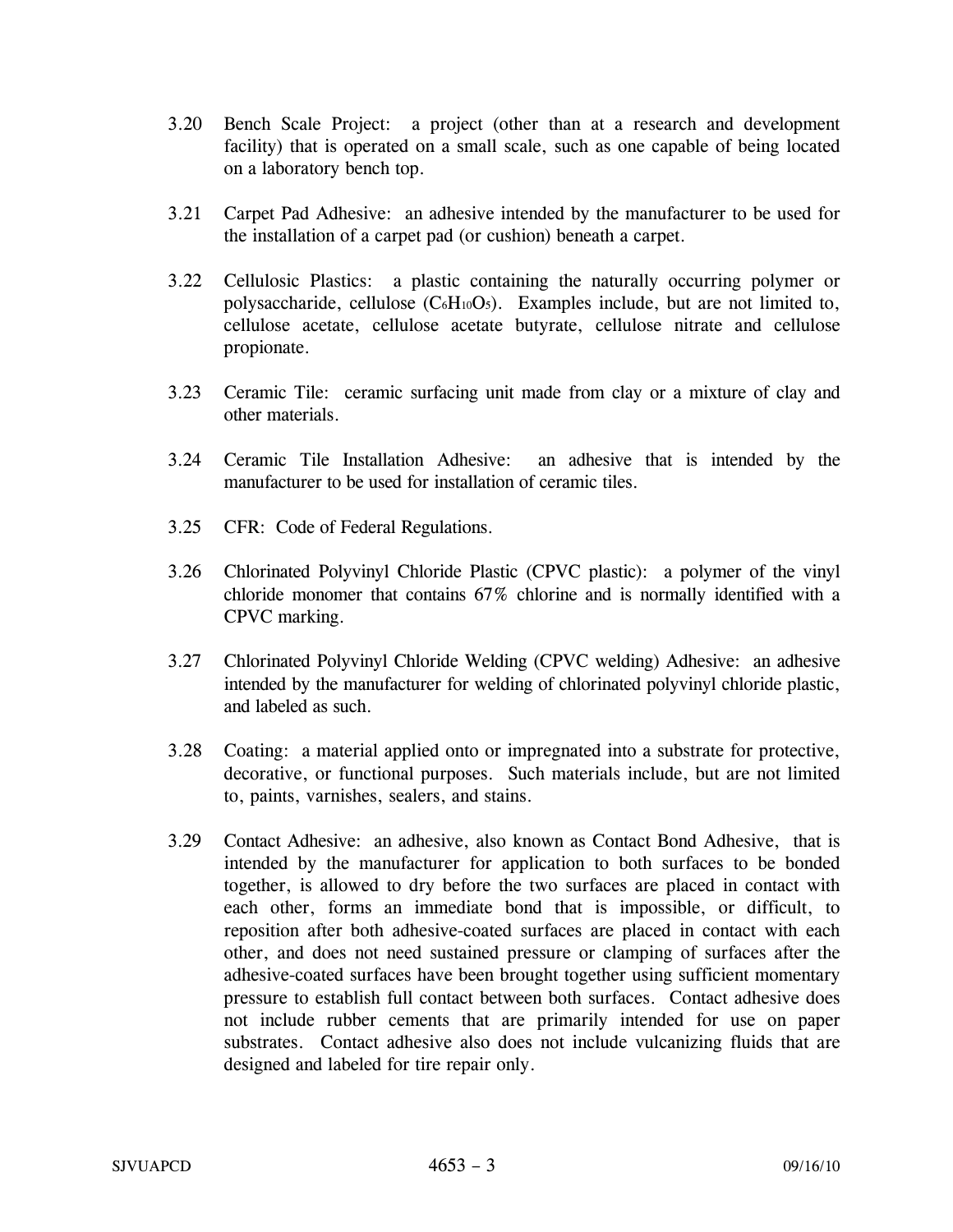- 3.30 Contact Adhesive-Specialty: a contact adhesive that is intended by the manufacturer to be used for the bonding of nonporous substrates to each other, the bonding of decorative laminate in post-forming applications, the bonding of decorative laminate to metal, melamine-covered board, or curved surfaces, or the bonding of any substrate to metal, rubber, rigid plastic, or wood veneer not exceeding 1/16 inch in thickness.
- 3.31 Cove Base: a flooring trim unit, generally made of vinyl or rubber, having a concave radius on one edge and a convex radius on the opposite edge that is used in forming a junction between the bottom wall course and the floor or to form an inside corner.
- 3.32 Cove Base Installation Adhesive: an adhesive intended by the manufacturer to be used for the installation of cove base or wall base on a wall or vertical surface at floor level.
- 3.33 Cured Adhesive, Cured Coating, or Cured Ink: an adhesive, coating, or ink that is dry to the touch.
- 3.34 Cyanoacrylate Adhesive: an adhesive with a cyanoacrylate content of at least 95 percent by weight.
- 3.35 Dry Wall Adhesive: an adhesive intended by the manufacturer to be used during the installation of gypsum dry wall to studs or solid surfaces.
- 3.36 Elastomeric Adhesive: a rubber or thermoplastic based adhesive intended by the manufacturer to be used in the manufacture of life preserving equipment including, but not limited to, aircraft float systems, life rafts, and life jackets; or other personal or equipment protection products.
- 3.37 Ethylene Propylene Diene Monomer (EPDM) Roof Membrane: a prefabricated sheet of elastomeric material composed of ethylene propylene diene monomer and that is field applied to a building roof using one layer or membrane material.
- 3.38 EPA: United States Environmental Protection Agency.
- 3.39 Exempt Compound: a compound identified as exempt under the definition of VOC, in Rule 1020 (Definitions).
- 3.40 Fiberglass: fine filaments of glass.
- 3.41 Flexible Vinyl: a nonrigid polyvinyl chloride plastic with at least five percent, by weight of plasticizer content.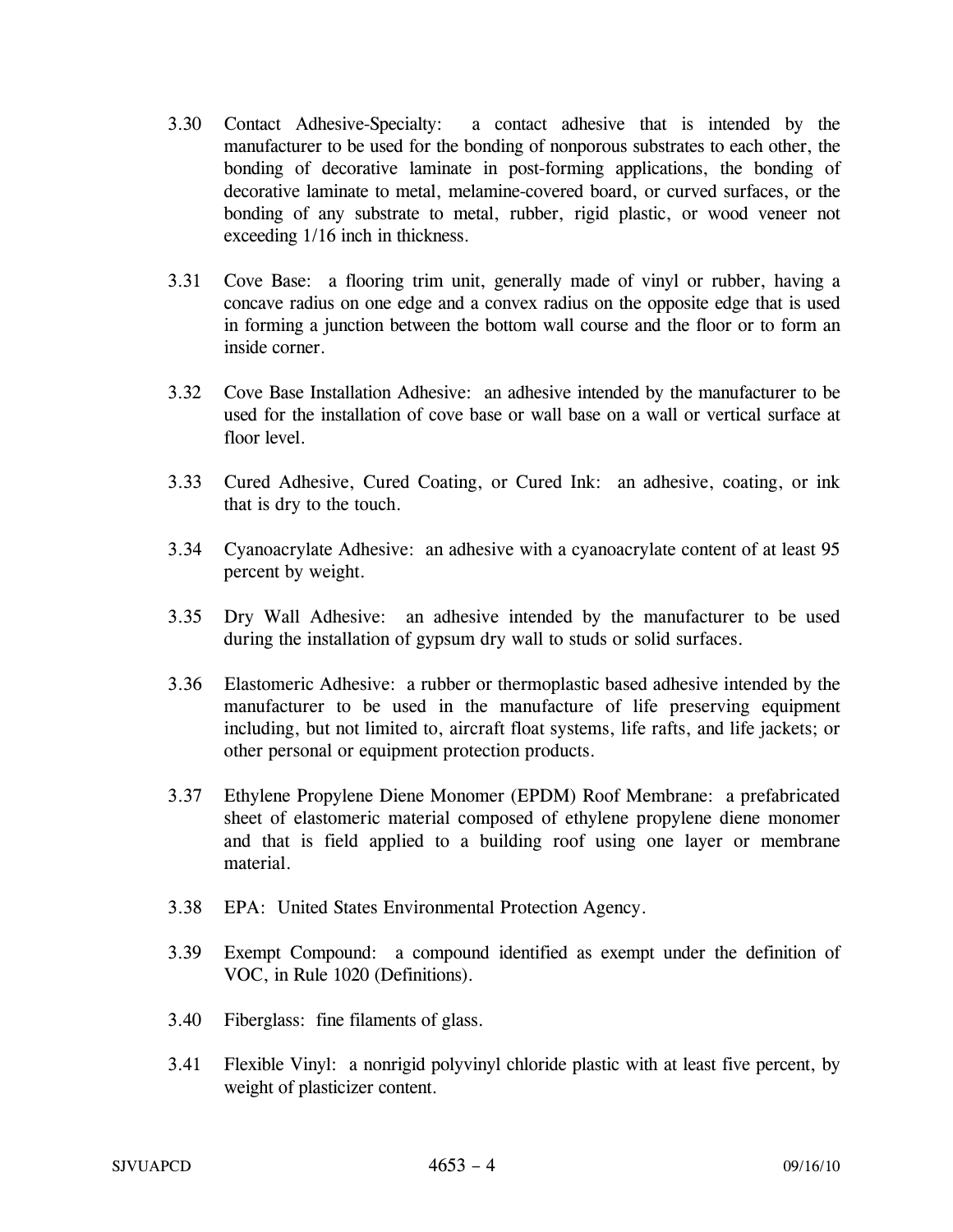- 3.42 Foam: a rigid or spongy cellular mass with gas bubbles dispersed throughout.
- 3.43 Floor Covering Installation: installation of wood flooring, carpet, floor tile, or artificial grass. Floor covering installation does not include ceramic tile installation or perimeter bonded sheet flooring installation.
- 3.44 Glue: a hard gelatin obtained from hides, tendons, cartilage, bones, or other parts of animals.
- 3.45 Grams of VOC per Liter of Adhesive Product, Excluding Water and Exempt Compounds: the weight of VOC per combined volume of VOC and coating solids, calculated using the following equation:

| Grams of VOC per Liter of   |     |                          |
|-----------------------------|-----|--------------------------|
| Adhesive Product, Excluding | $=$ | $W_s$ - $W_w$ - $W_{cc}$ |
| Water and Exempt Compounds  |     | $V_m - V_w - V_{ec}$     |

Where:

| $\mathbf{W}_\mathrm{s}$   |     | weight of volatile compounds, in grams |
|---------------------------|-----|----------------------------------------|
| $\mathbf{W}_{\mathrm{w}}$ |     | weight of water, in grams              |
| $\rm{W_{ec}}$             | $=$ | weight of exempt compounds, in grams   |
| $\rm V_m$                 | $=$ | volume of material, in liters          |
| $\rm V_w$                 | $=$ | volume of water, in liters             |
| $\rm V_{ec}$              |     | volume of exempt compounds, in liters  |

3.46 Grams of VOC per Liter of Material: the weight of VOC per volume of material, calculated using the following equation:

Grams of VOC per Liter of Material  $=$  (W<sub>s</sub> - W<sub>w</sub> - W<sub>ec</sub>) / V<sub>m</sub>

Where:

| $=$ | weight of all volatile compounds, in grams |
|-----|--------------------------------------------|
| $=$ | weight of water, in grams                  |
| $=$ | weight of exempt compounds, in grams       |
| $=$ | volume of the material, in liters          |
|     |                                            |

- 3.47 High Precision Optics: optical elements used in electro-optical devices which are designed to sense, detect, or transmit light energy, including specific wavelengths of light energy and changes in light energy levels.
- 3.48 High-Volume, Low-Pressure (HVLP) Spray Equipment: equipment used to apply materials by means of a spray gun which is designed and intended to be operated, and which is operated, between 0.1 and 10.0 psig of air atomizing pressure, measured dynamically at the center of the air cap and the air horns.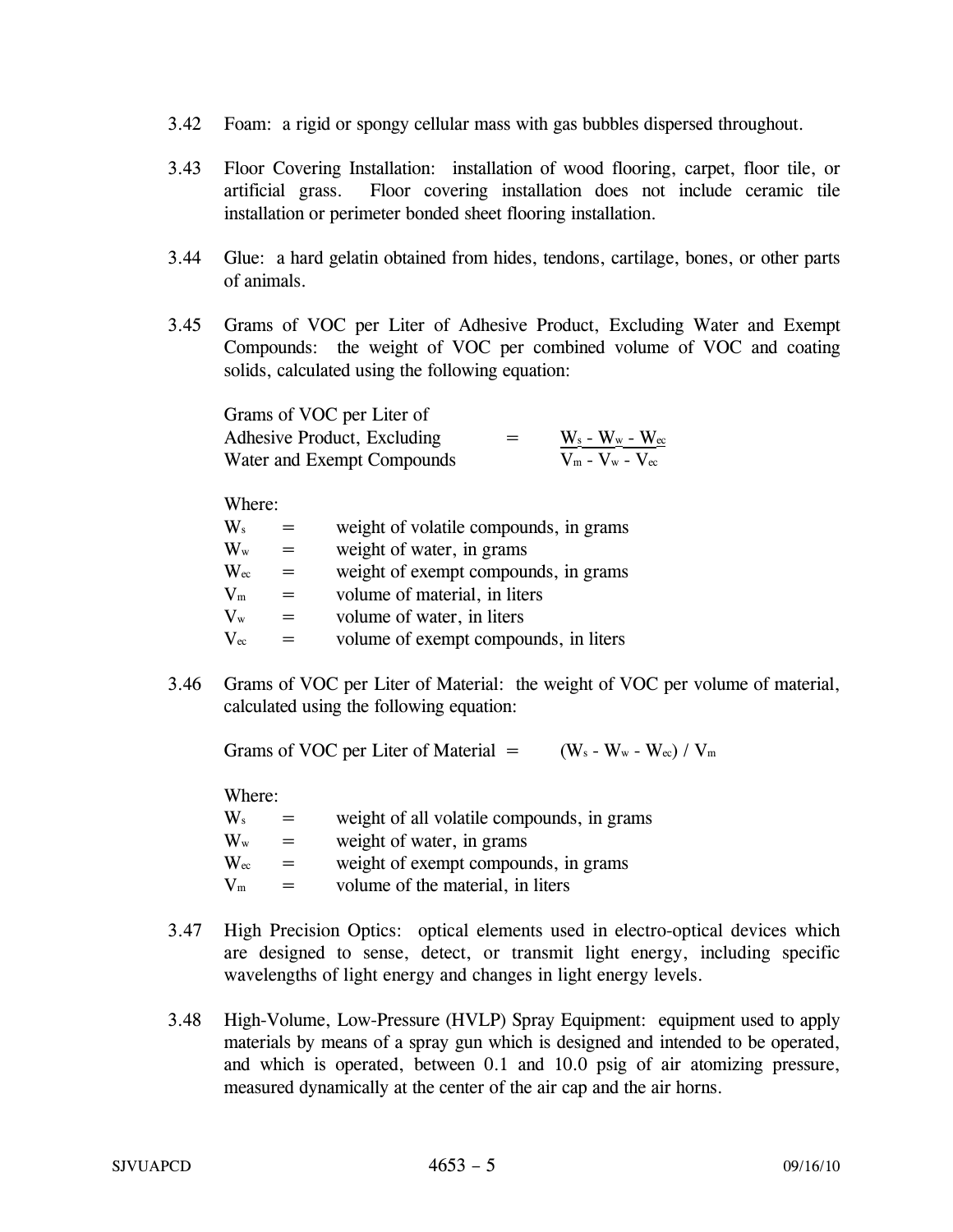- 3.49 Indoor Carpet Adhesive: an adhesive intended by the manufacturer to be used during the installation of a carpet that is in an enclosure and is not exposed to ambient weather conditions during normal use.
- 3.50 Indoor Floor Covering Installation Adhesive: an adhesive intended by the manufacturer for use in the installation of wood flooring, carpet, resilient tile, vinyl tile, vinyl backed carpet, resilient sheet and roll or artificial grass. Adhesives used to install ceramic tile and perimeter bonded sheet flooring with vinyl backing onto a non-porous substrate, such as flexible vinyl, are excluded from this category.
- 3.51 Inkjet Printer Head Assembly Operation: an operation used to manufacture or assemble the printer head used on inkjet printers. Inkjet printing is a printing method where the liquid ink is transferred at high velocity through a small diameter opening(s) to a substrate.
- 3.52 Laminate: a product made by bonding together two or more layers of material.
- 3.53 Liquid Leak: a visible solvent leak from a container at a rate of more than three drops per minute, or a visible liquid mist.
- 3.54 Low-Solids Adhesive Product: an adhesive or adhesive primer that contains less than 120 grams of solids per liter of material.
- 3.55 Maintenance Cleaning: the cleaning of tools, forms, molds, jigs, machinery, and equipment (except coating application equipment, ink application equipment, or adhesive application equipment), and the cleaning of work areas where maintenance or manufacturing occurs.
- 3.56 Manufacturing Process: the process of making goods or articles by hand or by machine.
- 3.57 Marine Deck Sealant/Primer: a sealant or sealant primer intended by the manufacturer to be applied to wooden marine deck.
- 3.58 Medical Device: an instrument, apparatus, implement, machine, contrivance, implant, in vitro reagent or other similar article including any component or accessory, that is intended for use in the diagnosis of disease or other conditions or in the cure, mitigation, treatment, or prevention of disease, or is intended to affect the structure or any function of the body.
- 3.59 Medical Equipment Manufacturing: the manufacture of medical devices, including, but not limited to, catheters, heart valves, blood cardioplegia machines, tracheostomy tubes, blood oxygenators, and cardiatory reservoirs.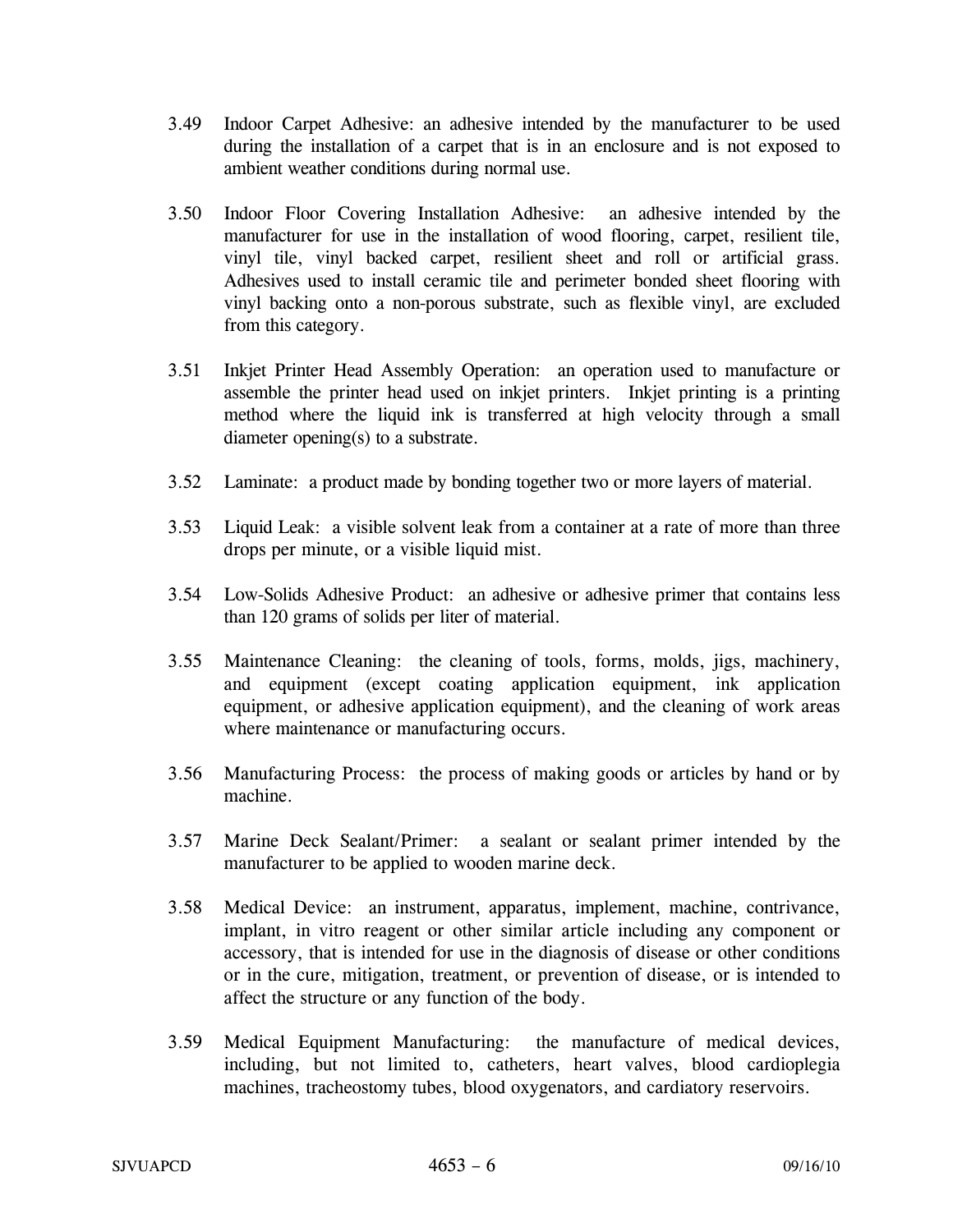- 3.60 Metal to Urethane/Rubber Molding or Casting Adhesive: an adhesive intended by the manufacturer to bond metal to high density or elastomeric urethane or molded rubber materials, in a heated molding or casting processes, to fabricate products such as rollers for computer printers or other paper handling equipment.
- 3.61 Modified Bituminous Sealant Primer: a primer that consists of bituminous materials, and a high flash solvent used to prepare a surface by (1) improving the adhesion and (2) absorbing dust from the surface for adhesive, or flashing cement bitumen membrane.
- 3.62 Modified Bituminous Material: materials obtained from natural deposit of asphalt or residues from the distillation of crude oil petroleum or coal which consist mainly of hydrocarbons, and include, but are not limited to, asphalt, tar, pitch, and asphalt tile that are soluble in carbon disulfide.
- 3.63 Motor Vehicle Adhesive: an adhesive, including glass bonding adhesive, used at a facility that is not an automobile or light-duty truck assembly coating facility pursuant to District Rule 4602, that is intended by the manufacturer to be applied for the purpose of bonding two vehicle surfaces together without regard to the substrates involved.
- 3.64 Motor Vehicle Glass Bonding Primer: a primer, used at a facility that is not an automobile or light-duty truck assembly coating facility pursuant to District Rule 4602, applied to windshield or other glass, or to body openings, to prepare the glass or body opening for the application of glass bonding adhesives or the installation of adhesive bonded glass. Motor vehicle glass bonding primer includes glass bonding/cleaning primers that perform both functions (cleaning and priming of the windshield or other glass, or body openings) prior to the application of adhesive or the installation of adhesive bonded glass.
- 3.65 Motor Vehicle Weatherstrip Adhesive: an adhesive, used at a facility that is not an automobile or light-duty truck assembly coating facility, applied to weatherstripping materials for the purpose of bonding the weatherstrip material to the surface of the vehicle.
- 3.66 Multipurpose Construction: the installation or repair of construction materials including, but not limited to, drywall, subfloor, paneling, baseboards, fiberglass, ceiling tiles, and ceiling panels.
- 3.67 Multipurpose Construction Adhesive: an adhesive intended by the manufacturer for use in the installation or repair of various construction materials, including but not limited to drywall, subfloor, panel, fiberglass reinforced plastic (FRP), ceiling tile and acoustical tile. Effective on and after January 1, 2012, drywall, subfloor,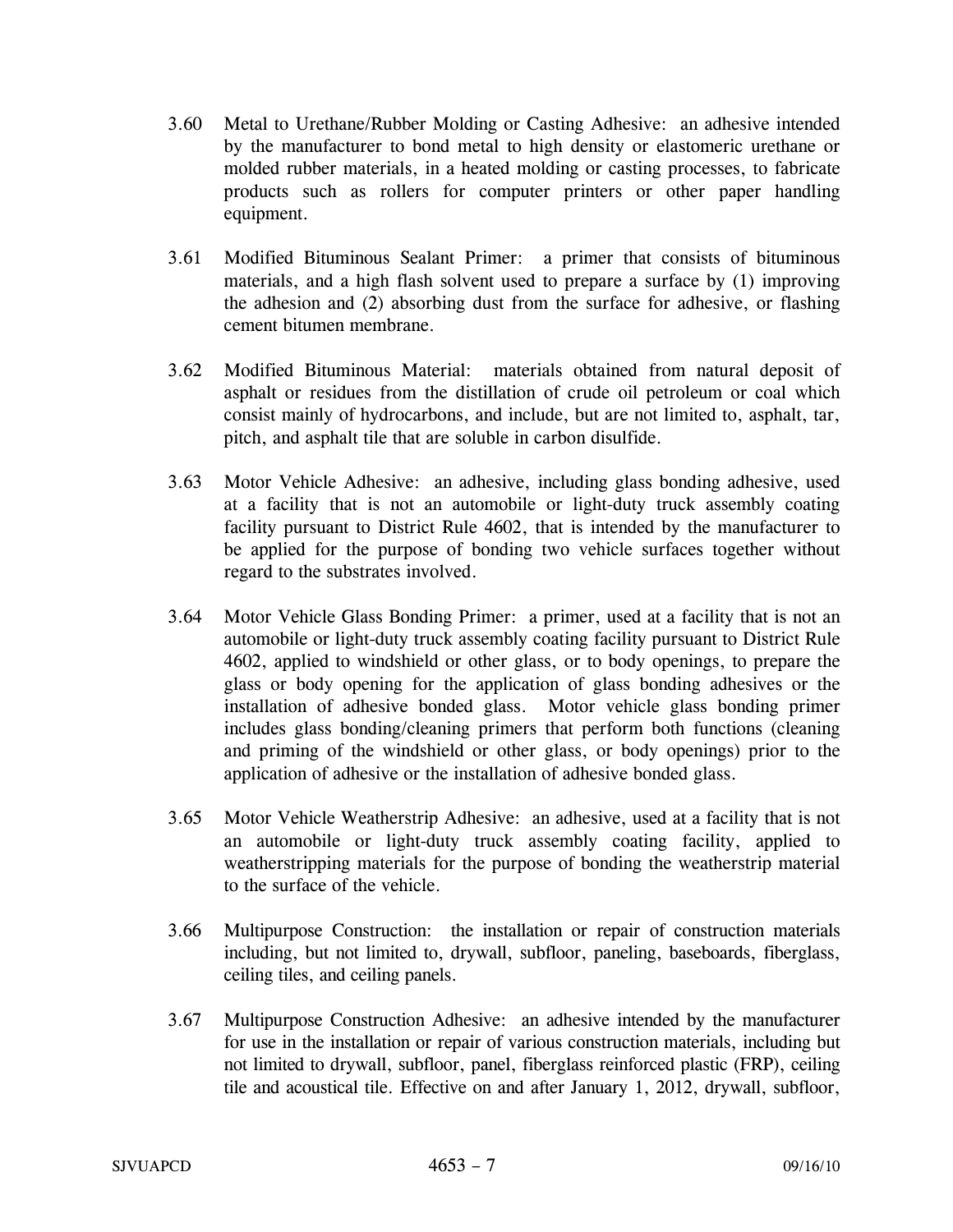and panel adhesives are no longer considered Multipurpose Construction Adhesive, each would be considered its own adhesive category with VOC content limits pursuant to Section 5.1 of this rule.

- 3.68 Non-Absorbent Container: a container made of non-porous material that does not allow the migration of solvents through it.
- 3.69 Non-Atomized Solvent Flow: a solvent in the form of a liquid stream without the introduction of any propellant.
- 3.70 Non-Leaking Container: a container without a liquid leak.
- 3.71 Non-Membrane Roof Adhesive: an adhesive intended by the manufacturer to be used for the installation or repair of non-membrane roofs. This category includes plastic or asphalt roof cement, asphalt roof coatings and cold application cement.
- 3.72 Non-Membrane Roof Sealant: a sealant intended by the manufacturer to be used for installation or repair of non-membrane roofs. This category includes plastic or asphalt roof cement, asphalt roof coatings, and cold application cement.
- 3.73 Organic Solvent: the same as "Solvent."
- 3.74 Organic Solvent Cleaning: an activity, or operation, or process, (including surface preparation, cleanup, or wipe cleaning), performed outside of a degreaser, that uses organic solvent to remove uncured adhesives, uncured coatings, uncured inks or other contaminants, including, but not limited to, dirt, soil, oil, lubricants, coolants, moisture, fingerprints, and grease, from parts, products, tools, machinery, application equipment and general work areas. Cleaning spray equipment used for the application of coatings, adhesives, or ink, is also considered to be organic solvent cleaning.
- 3.75 Outdoor Carpet Adhesive: an adhesive used during the installation of carpet that is not in an enclosure and is exposed to ambient weather conditions during normal use.
- 3.76 Outdoor Floor Covering Installation Adhesive: an adhesive intended by the manufacturer for use in the installation of floor covering that is not in an enclosure and that is exposed to ambient weather conditions during normal use.
- 3.77 Panel Installation: the installation of plywood, predecorated hardboard, tileboard, fiberglass, reinforced plastic, and similar predecorated or nondecorated panels to studs or solid surfaces.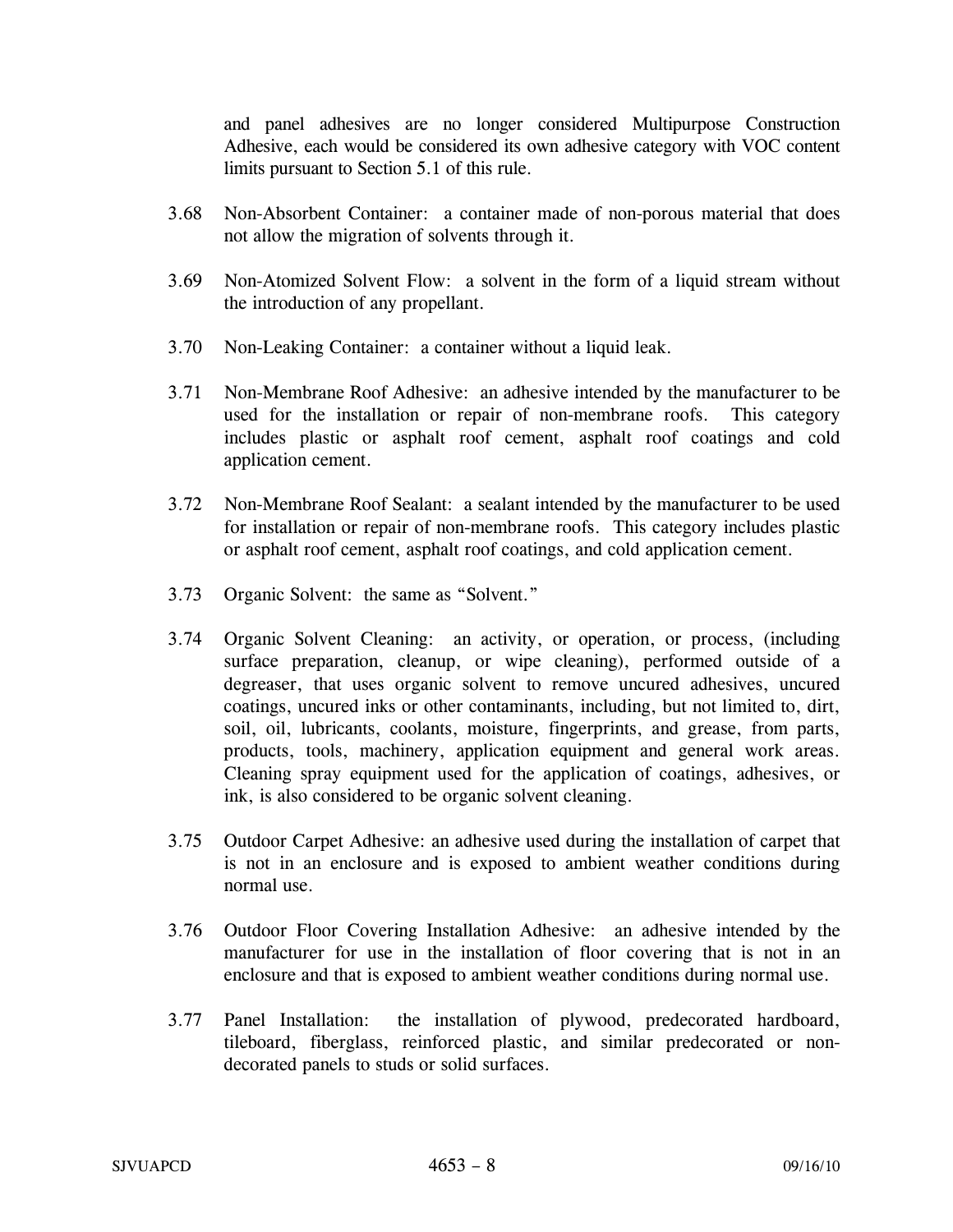- 3.78 Panel Installation Adhesive: an adhesive intended by the manufacturer to be used for the installation of plywood, pre-decorated hardboard (or tileboard), fiberglass reinforced plastic, and similar pre-decorated or non-decorated panels to studs or solid surfaces using an adhesive formulated for that purpose.
- 3.79 Paper-Based Gaskets: a gasket made of paper that forms a mechanical seal in the space between two mating surfaces.
- 3.80 Percent VOC by Weight: the ratio of the weight of the VOC to the weight of the material, expressed as a percentage. The percent VOC by weight can be calculated as follows:

% VOC weight =  $W_{\text{y}}$  x 100  $\mathbf{W}_{\text{m}}$ 

Where:

 $W_v$  = weight of VOCs, in grams  $W_m$  = weight of material, in grams

- 3.81 Perimeter Bonded Sheet Flooring Installation: the installation of sheet flooring with vinyl backing onto a nonporous substrate using an adhesive designed to be applied only to a strip of up to four inches wide around the perimeter of the sheet flooring.
- 3.82 Plastic Cement Welding Adhesive: an adhesive also called Plastic Solvent Welding Adhesive, intended by the manufacturer for use to dissolve plastic surfaces to form a bond between mating surfaces.
- 3.83 Plastic Cement Welding Adhesive Primer: an adhesive primer intended by the manufacturer to prepare plastic substrates prior to the application of an adhesive for bonding or welding.
- 3.84 Plastic Foam: a foam constructed of plastic material
- 3.85 Plasticizer: a material, such as a high boiling point organic solvent, that is incorporated into an adhesive to increase its flexibility, workability, or distensibility.
- 3.86 Plastic: a synthetic material chemically formed by the polymerization of organic (carbon-based) substances. Plastics are usually compounded with modifiers, extenders, and/or reinforcers and are capable of being molded, extruded, cast into various shapes and films, or drawn into filaments.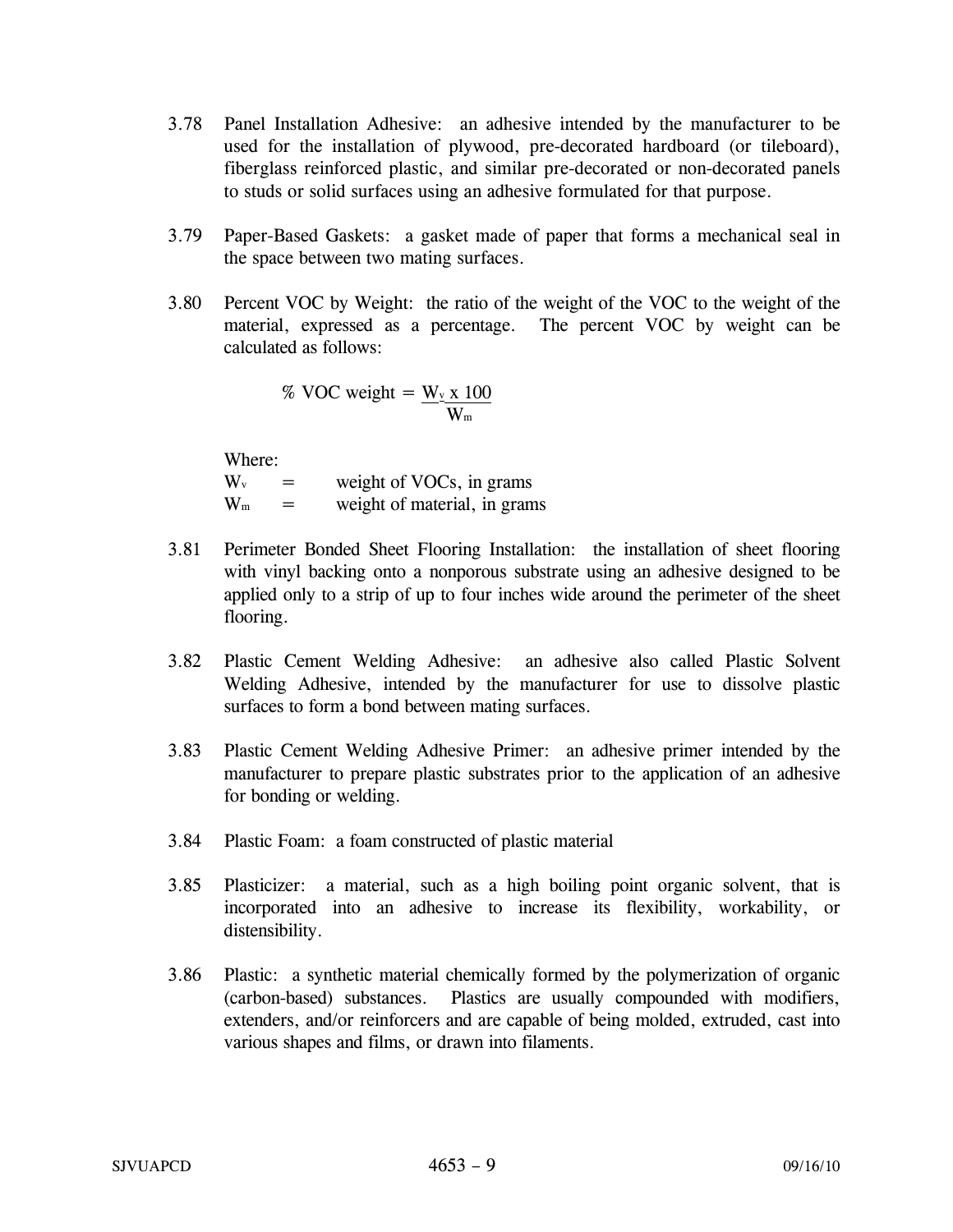- 3.87 Polyvinyl Chloride Plastic (PVC plastic): a polymer of the chlorinated vinyl monomer that contains 57% chlorine.
- 3.88 Polyvinyl Chloride Welding Adhesive (PVC Welding Adhesive): an adhesive intended by the manufacturer for use in the welding of PVC plastic pipe.
- 3.89 Porous Material: a material with surfaces permeable to liquids. Examples of porous materials include, but are not limited to paper and cardboard. For purposes of this rule, porous material does not include wood.
- 3.90 Pre-formed Rubber Product: a rubber product which has undergone a vulcanization process and is in its final state for further use and is not intended to be vulcanized any further.
- 3.91 Propellant: a gas, including air, in a pressure container for expelling the contents when the pressure is released.
- 3.92 Reinforced Plastic Composite: a composite material consisting of plastic reinforced with fibers.
- 3.93 Repair Cleaning: a solvent cleaning operation or activity carried out during a repair process.
- 3.94 Repair Process: the process of returning a damaged object or an object not operating properly to good condition.
- 3.95 Research and Development: a facility or portion thereof used to further the development of useful materials, devices, systems, or methods, including, but not limited to, design, development, and improvement of prototypes and processes. Research and development does not include the manufacturing process itself.
- 3.96 Roadway Sealant: a sealant intended by the manufacturer to be applied to streets, highways, and other surfaces, including but not limited to curbs, berms, driveways, and parking lots.
- 3.97 Rubber: a natural or manmade rubber substrate, including but not limited to styrene-butadiene rubber (SBR), polychloroprene (neoprene), butyl rubber, nitrile rubber, chlorosulfonated polyethylene (CSM), and ethylene propylene diene terpolymer.
- 3.98 Rubber Flooring Adhesive: an adhesive that is intended by the manufacturer to be used for the installation of flooring material in which both the back and the top surface are made of synthetic rubber, and which may be in sheet or tile form.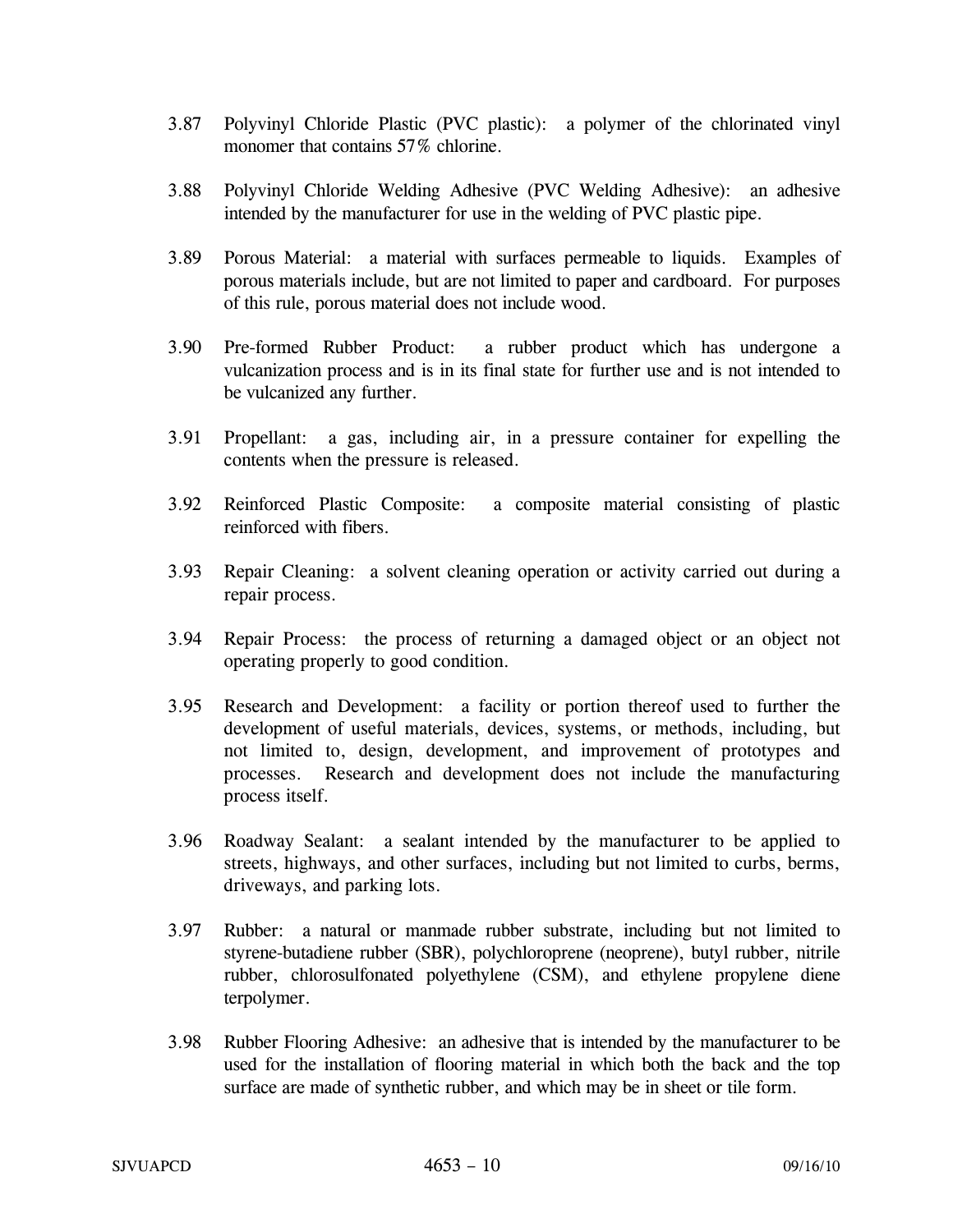- 3.99 Rubber Stock Sheet: a cured, uncured or partially cured rubber sheets which are not in their final state of intended use.
- 3.100 Rubber Vulcanization Adhesive/Primer: an adhesive product intended by the manufacturer to bond rubber to metal, rubber, or polyester or nylon fabrics during the following vulcanization processes:
	- 3.100.1 Molded vulcanization: the application of heat and pressure to uncured rubber in a mold;
	- 3.100.2 Sheet-applied Vulcanization: the application of heat after rubber stock sheets have been adhered to the walls of tanks, tankers, elbow joints, protective earthquake building pads, or rail cars; or the application of heat after one or more layers of rubber stock sheets have been built-up to form a rubber product;
	- 3.100.3 Cold vulcanization: the chemical reaction of an adhesive with rubber stock sheets that are adhered to earthmoving equipment, other high impact/abrasion devices, or industrial belting devices, without the application of heat or pressure.
- 3.101 SCAQMD: South Coast Air Quality Management District.
- 3.102 Scientific Instrument: an instrument (including the components, assemblies, and subassemblies used in their manufacture) and associated accessories and reagents which are used for the detection, measurement, analysis, separation, synthesis, or sequencing of various compounds.
- 3.103 Sealant: a material with adhesive properties that is intended by the manufacturer primarily to fill, seal, or waterproof gaps or joints between two surfaces. Sealants include sealant primers and caulks.
- 3.104 Sealant Primer: a product intended by the manufacturer to be applied to a substrate, prior to the application of a sealant, to enhance the bonding surface.
- 3.105 Sealant Product: sealant products include, but are not limited to, sealants and sealant primers.
- 3.106 Sheet Rubber Lining Installation: the process of applying sheet rubber liners by hand to metal or plastic substrates to protect the underlying substrate from corrosion or abrasion. These operations also include laminating sheet rubber to fabric by hand.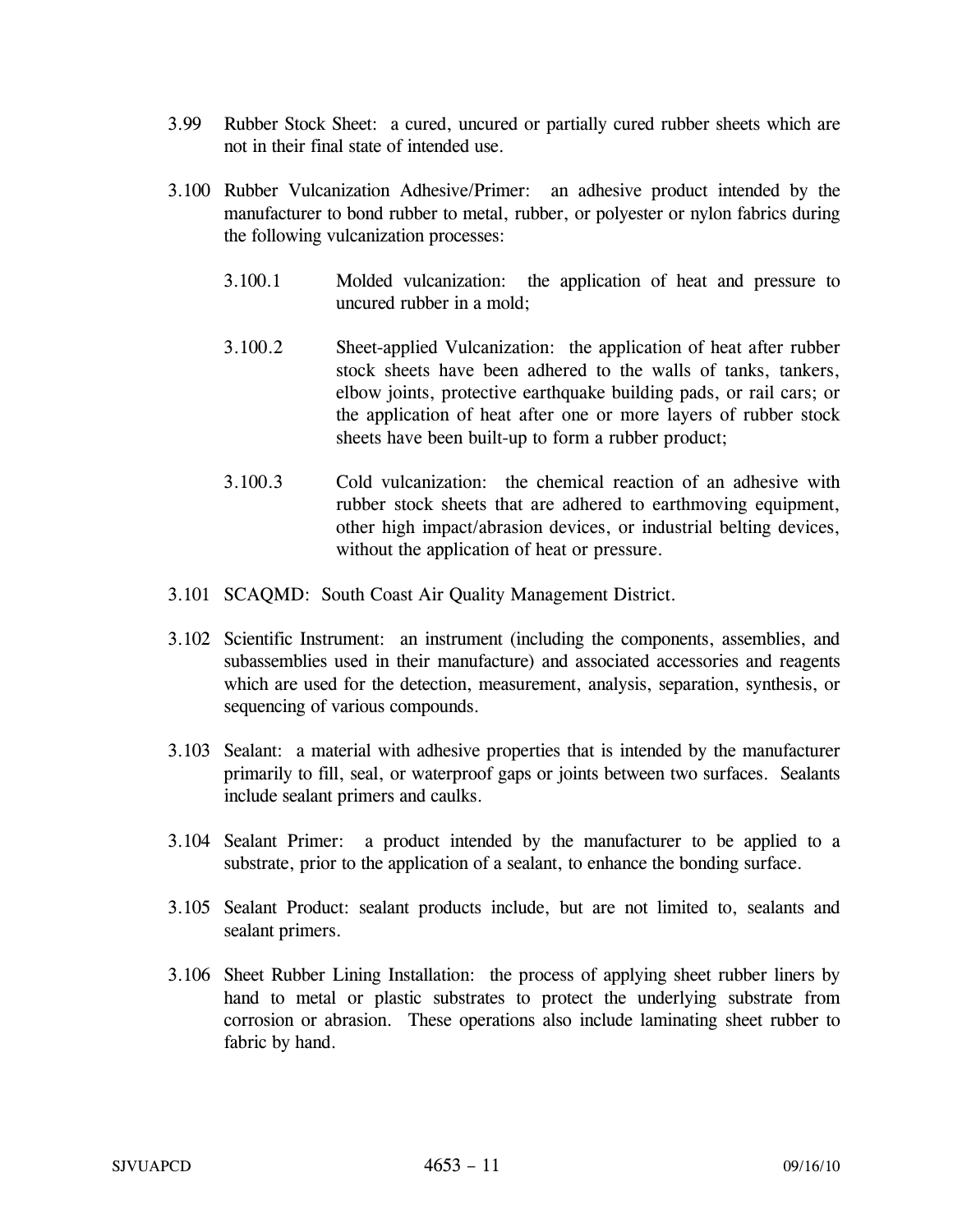- 3.107 Single-ply Roof Membrane: a prefabricated sheet of rubber, normally ethylenepropylene diene terpolymer that is filed applied to a building roof using one layer of membrane material. For the purposes of this rule, single-ply roof membrane does not include membranes prefabricated from ethylene-propylene diene monomer (EPDM).
- 3.108 Single-ply Roof Membrane Installation: the use of adhesive products to apply one layer of roofing membrane.
- 3.109 Single-ply Roof Membrane Installation and Repair Adhesive: an adhesive intended by the manufacturer, and labeled, for use in the installation or repair of single-ply roof membrane. Installation includes, as a minimum, attaching the edge of the membrane to the edge of the roof and applying flashings to vents, pipes and ducts that protrude through the membrane. Repair includes gluing the edges of torn membrane together, attaching a patch over a hole and reapplying flashings to vents, pipes or ducts installed through the membrane.
- 3.110 Single-ply Roof Membrane Adhesive Primer: a primer intended by the manufacture for use to clean and promote adhesion of the single-ply roof membrane seams or splices prior to bonding, and labeled as such.
- 3.111 Single-ply Roof Membrane Sealant: a sealant intended by the manufacturer to be used for the installation or repair of single-ply roof membrane to the edge of the roof and applying flashings to vents, pipes, or ducts that protrude through the membrane.
- 3.112 Solvent: as defined in Rule 4663 (Organic Solvent Cleaning, Storage, and Disposal).
- 3.113 Solvent Flushing: the use of a solvent to remove uncured adhesives, uncured inks, uncured coatings, or contaminants from the internal surfaces and passages of equipment by flushing solvent, by a non-atomized solvent flow, through the equipment.
- 3.114 Solvent Welding: the softening of the surfaces of two substrates by wetting them with solvents and/or adhesives, and joining them together with a chemical and/or physical reaction(s) to form a fused union.
- 3.115 Staple and Nail Manufacturing Adhesive: an adhesive that is intended by the manufacturer to bond industrial staples into a clip or to be applied to industrial nails to produce collated nails.
- 3.116 Stationary Source: as defined in Rule 2201 (New and Modified Stationary Source Review Rule).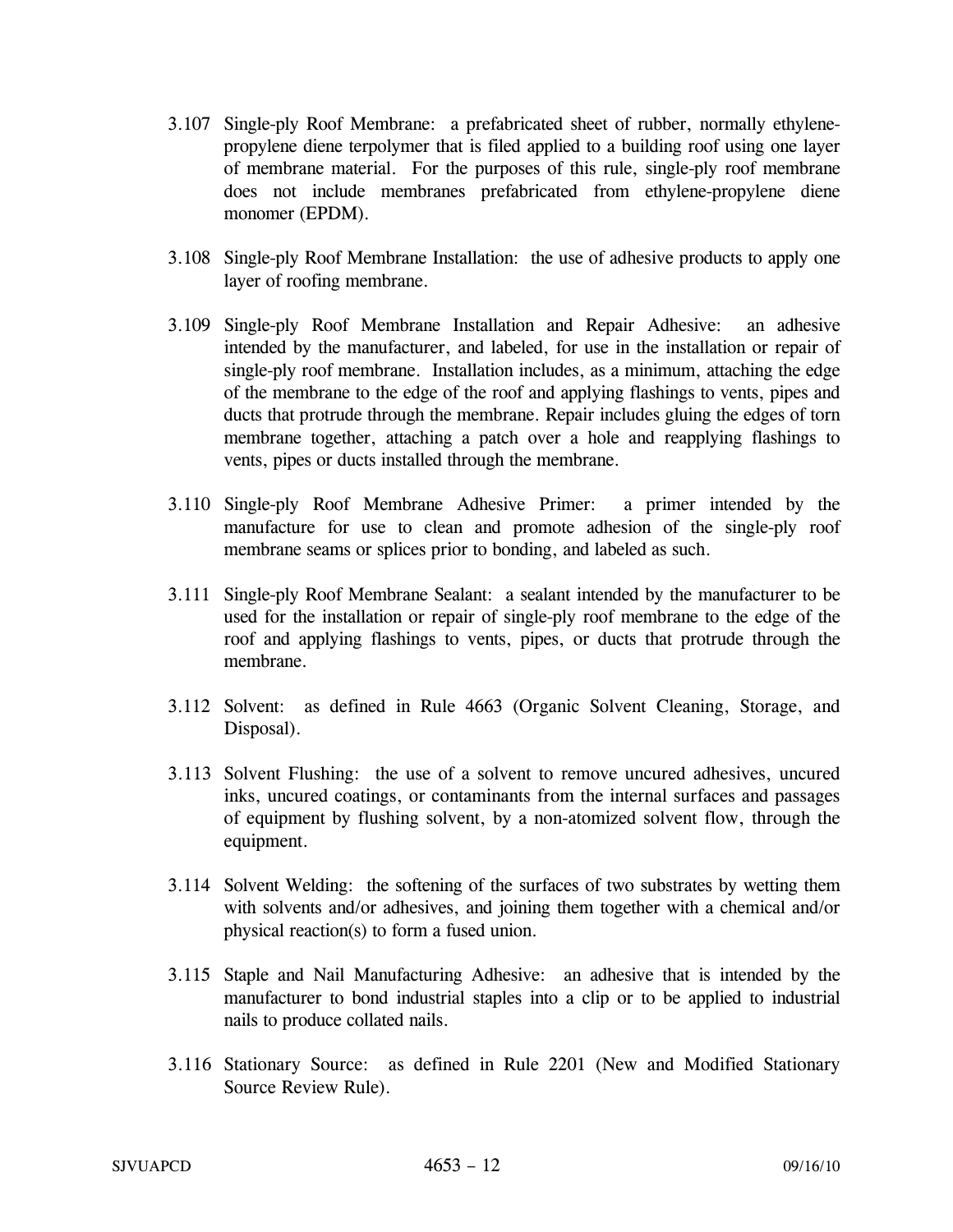- 3.117 Stripping: the use of solvent to remove material such as cured adhesives, cured inks, cured or dried paint, cured or dried paint residue or temporary protective coating.
- 3.118 Structural Glazing: a process that includes the application of adhesives to bond glass, ceramic, metal, stone, or composite panels to the exterior of a building.
- 3.119 Structural Wood Member Adhesive: an adhesive intended by the manufacturer to be used for the construction of a load – bearing joint in wooden joists, trusses, or beams.
- 3.120 Styrene-Acrylonitrile Welding Adhesive: an adhesive intended by the manufacturer to weld styrene-acrylonitrile co-polymer plastics. Bonding of styrene-acrylonitrile to any other substrate (such as metal) is not included under this plastic welding adhesive subcategory.
- 3.121 Subfloor Installation: the installation of subflooring material over floor joists, including the construction of any load bearing joists. Subflooring is covered by a finish surface material.
- 3.122 Surface Preparation: the removal of contaminants from a surface prior to the application of coatings, inks, or adhesives or before proceeding to the next step of a manufacturing process.
- 3.123 Surface Preparation Solvent: a VOC containing material used to remove dirt, oil, and other contaminants. This surface cleaning is typically done prior to the application of an adhesive product.
- 3.124 Thin Metal Laminating Adhesive: an adhesive intended by the manufacturer for use in bonding multiple layers of metal to metal or metal to plastic on the production of electronic or magnetic components in which the thickness of the bond line(s) is less than 0.25 millimeters.
- 3.125 Thinner: a solvent that is used to dilute coatings to reduce viscosity, color strength, and solids, or to modify drying conditions.
- 3.126 Tire Repair: a process that includes expanding a hole, tear, fissure, or blemish in a tire casing by grinding or gouging, applying adhesive and filling the hole or crevice with rubber.
- 3.127 Tire Retread: the process of tire retreading is where adhesives are applied to the back of precured tread rubber and to the casing and cushion rubber. It may also be used to seal buffed tire casings to prevent oxidation while the tire is being prepared for a new tread.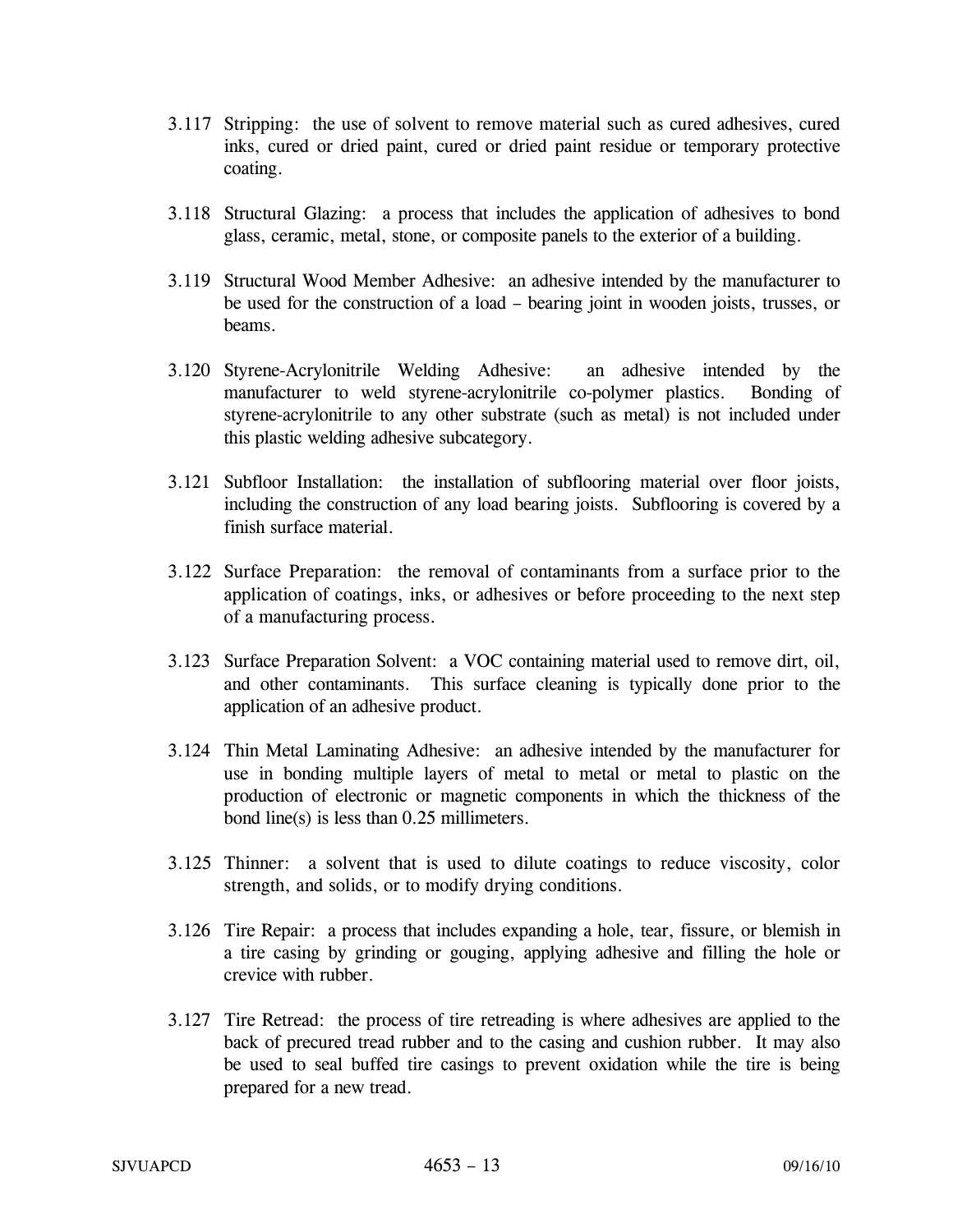- 3.128 Top and Trim Adhesive: an adhesive intended by the manufacturer to be used for installing automotive or marine trim, including, but not limited to headliners, vinyl tips, vinyl trims, sunroofs, dash covering, door covering, floor covering, panel covering and upholstery.
- 3.129 Traffic Marking Tape: a pre-formed reflective tape intended by the manufacturer to be applied to public streets, highways, and other surfaces, including but not limited to curbs, berms, driveways, and parking lots.
- 3.130 Traffic Marking Tape Adhesive Primer: an adhesive primer intended by the manufacturer to be applied to surfaces prior to installation of traffic marking tape.
- 3.131 Transfer Efficiency: the ratio of the weight or volume of coating solids adhering to an object to the total weight or volume, respectively, of coating solids used in the application process.
- 3.132 Vinyl Composition Tile (VCT): a material made from thermoplastic resins, fillers, and pigments.
- 3.133 Volatile Organic Compound (VOC): as defined in Rule 1020 (Definitions).
- 3.134 VCT and Asphalt Tile Adhesive: an adhesive intended by the manufacturer for the installation of vinyl composite tile or asphalt tile flooring.
- 3.135 Waste Solvent Material: a solvent which may contain dirt, oil, metal particles, sludge, and/or waste products, or wiping material containing VOCs including, but not limited to, paper, cloth, sponge, rag, or cotton swab used in organic solvent cleaning.
- 3.136 Waterproof Resorcinol Glue: a two-part, resorcinol-resin-based adhesive intended by the manufacturer for applications where the bond line must be resistant to conditions of continuous immersion in fresh or salt water.
- 3.137 Wipe Cleaning: a solvent cleaning activity performed by hand rubbing an absorbent material such as a rag, paper, sponge, brush, or cotton swab containing solvent.
- 3.138 Wood Flooring Adhesive: an adhesive intended by the manufacturer to be used to install a wood floor surface, including but not limited to, parquet tiles and wood planks.
- 3.139 Wood Parquet Flooring: a wood flooring in tile form constructed of smaller pieces of wood which are joined together in a pattern by the manufacturer to form the tile.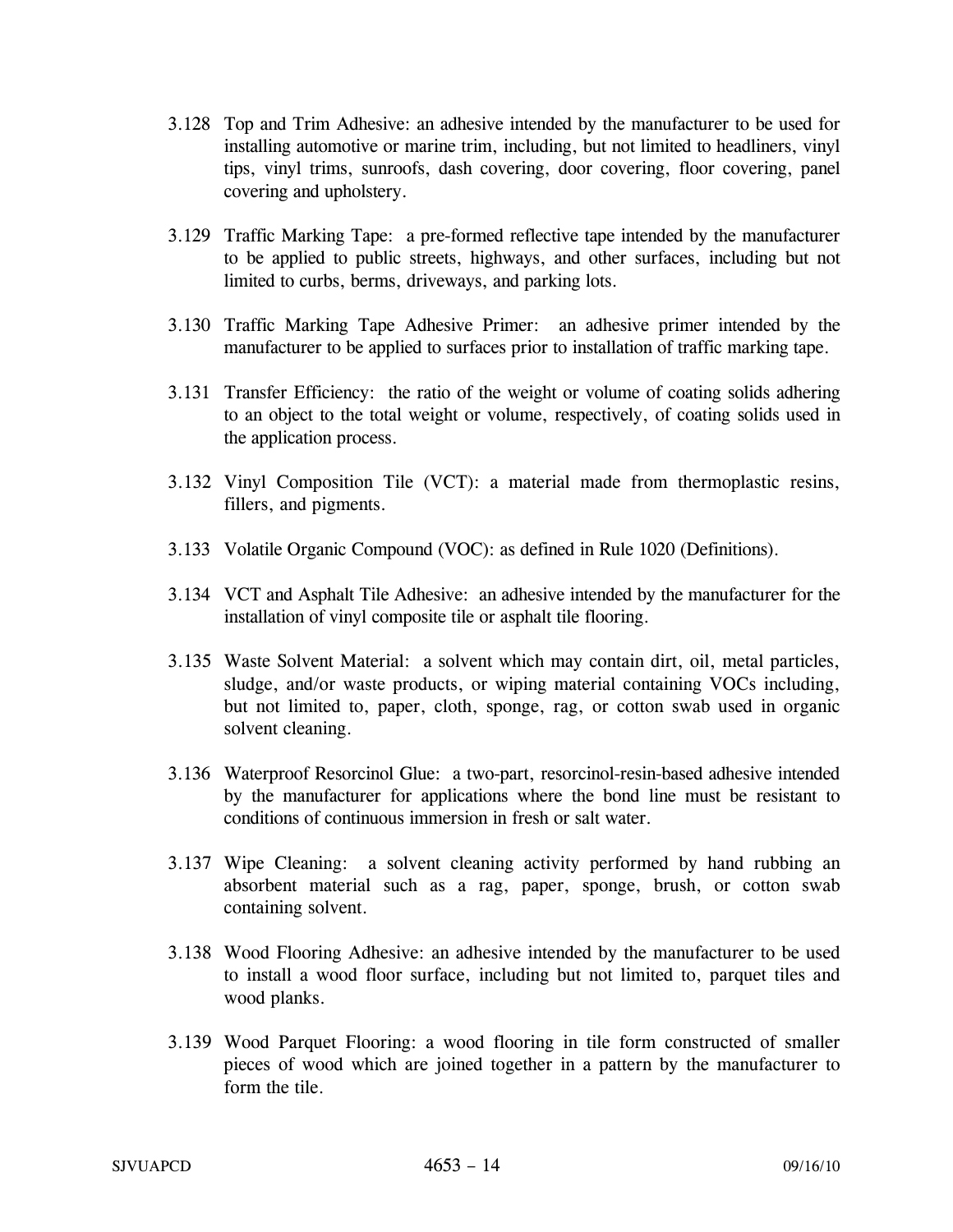- 3.140 Wood Plank Flooring: a wood flooring in plank form constructed of solid or laminated wood.
- 4.0 Exemptions
	- 4.1 The provisions of this rule shall not apply to:
		- 4.1.1 A stationary source that uses 20 gallons or less of adhesives products in a calendar year shall not be subject to Sections 5.1.1, 5.1.2, 5.1.3, and to the adhesives portion of Sections 5.1.5 and 5.2 through 5.6. Commercial and industrial operations exempted by this section shall maintain monthly records documenting the type and quantity of adhesive products and solvents used and provide the records to the District upon request.
		- 4.1.2 The use of adhesive products or sealant products containing less than 20 grams VOC per liter.
		- 4.1.3 Effective through December 31, 2010, the testing and evaluation of adhesives in research laboratories, analytical laboratories, or quality assurance laboratories. Laboratory operators shall maintain monthly records documenting the type and quantity of adhesive products used and provide the records to the District upon request. Effective on and after January 1, 2011, laboratory operators shall comply with the requirements of Section 4.2.
		- 4.1.4 The use of adhesives in tire repair provided the label states "for tire repair use only."
		- 4.1.5 Effective through December 31, 2010, the use of adhesives that are sold or supplied with 8 fluid oz. or less of adhesive in non-reusable containers. Effective on and after January 1, 2011, operators shall comply with the applicable requirements of Section 4.2.
		- 4.1.6 The use of aerosol spray adhesive products.
		- 4.1.7 Household adhesive products subject to Article 2, Consumer Products, Sections 94507 - 94517, Title 17, California Code of Regulations.
		- 4.1.8 Adhesive products subject to the VOC limit requirements of Rule 4605 (Aerospace Assembly and Component Coating Operations), Rule 4607 (Graphic Arts), and Rule 4681 (Rubber Tire Manufacturing). Effective on and after January 1, 2011, adhesive products subject to the VOC limit requirements of Rule 4605 (Aerospace Assembly and Component Coating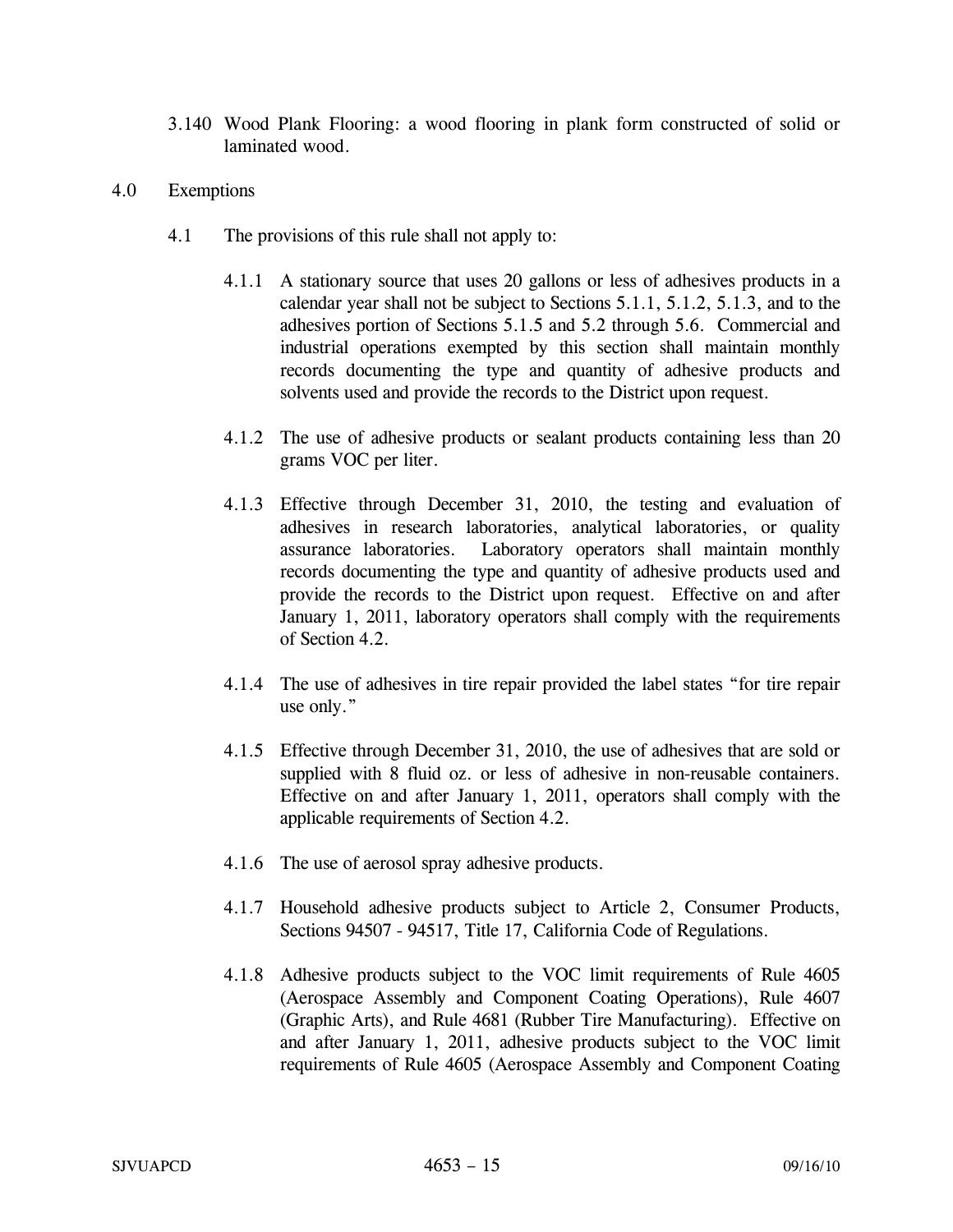Operations) will be subject to work practices required pursuant to Section 5.3.

- 4.1.9 Contact adhesives that are subject to the Consumer Product Safety Commission regulations in 16 CFR, Part 1302, that have a flash point greater than 20°F as determined pursuant to those regulations, and that are sold in packages that contain 128 fluid ounces or less.
- 4.1.10 Stripping of cured adhesives, except the stripping of such materials from spray application equipment.
- 4.1.11 A stationary source that uses 20 gallons or less of sealant products in a calendar year shall not be subject to Section 5.1.4, and to the sealant portion of Sections 5.1.5 and 5.2 through 5.6. Commercial and industrial operations exempted by this section shall maintain monthly records documenting the type and quantity of sealant products and solvents used and provide the records to the District upon request.
- 4.1.12 Except for the work practices required pursuant to Section 5.3, and 5.6, the provisions of this rule shall not apply to the testing and evaluation of sealant products in research laboratories, analytical laboratories, or quality assurance laboratories. Laboratory operators claiming exemption under this section shall maintain monthly records documenting the type, quantity, and VOC content of sealant products used, the amount and VOC content of solvents. Records shall be retained in accordance with provisions of Section 6.1.5.
- 4.2 Effective on and after January 1, 2011, the provisions of this rule, except for the work practices required pursuant to Sections 5.3 and 5.6 shall not apply to:
	- 4.2.1 The testing and evaluation of adhesives in research laboratories, analytical laboratories, or quality assurance laboratories. Laboratory operators shall maintain monthly records documenting the type and quantity of adhesive products used and provide the records to the District upon request.
	- 4.2.2 The use of adhesives that are sold or supplied with 8 fluid oz. or less of adhesive in non-reusable containers.
	- 4.2.3 The use of aerosol adhesive or aerosol adhesive primer products.
	- 4.2.4 Adhesive products used in assembly, repair, or manufacture of underseabased weapon systems.
	- 4.2.5 Adhesive products used in medical equipment manufacturing operations.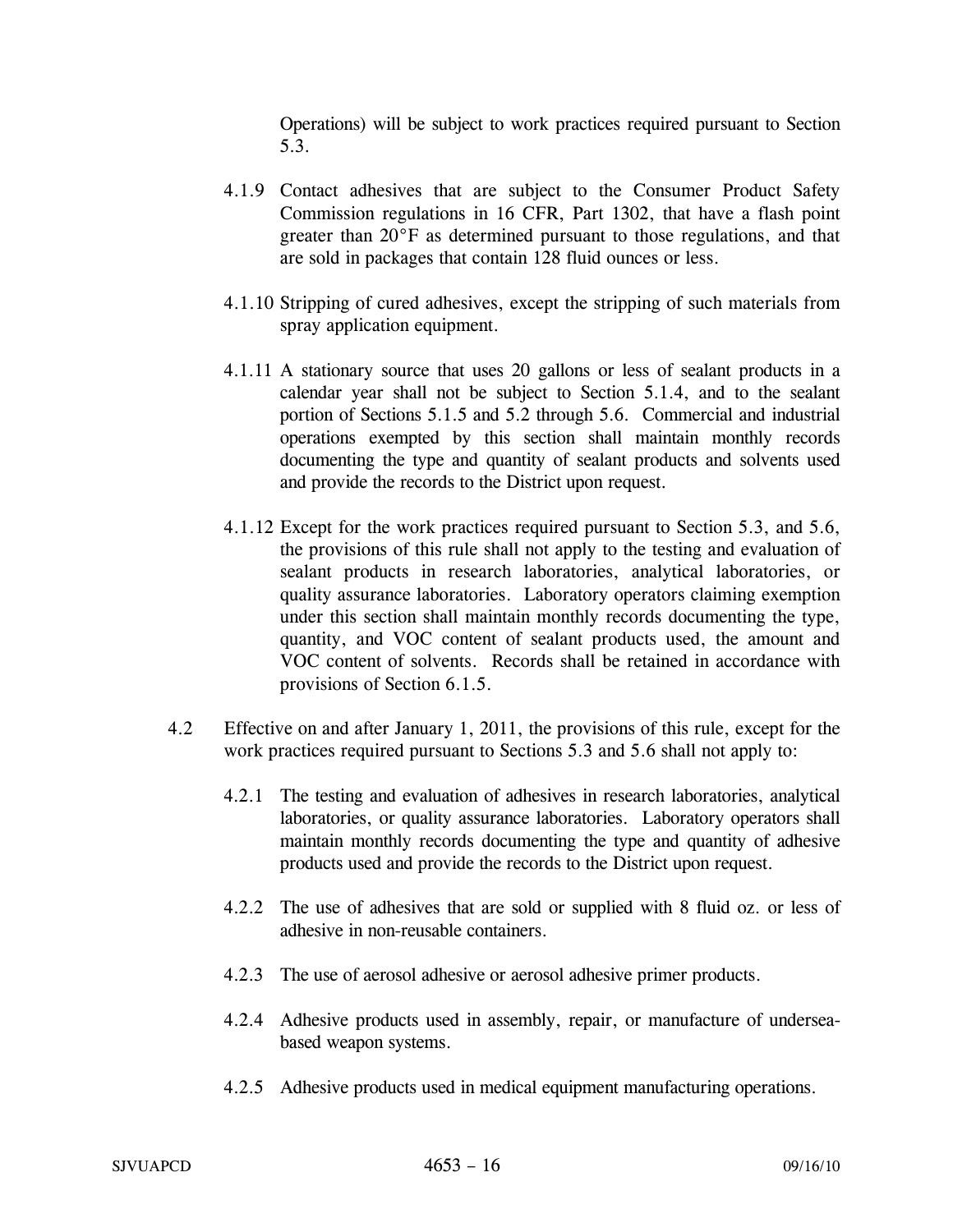- 4.2.6 Cyanoacrylate adhesive application processes.
- 4.2.7 Processes using polyester bonding putties to assemble fiberglass parts at fiberglass boat manufacturing facilities and at other reinforced plastic composite manufacturing facilities.
- 4.3 Except for the records required in Section 6.1.3, the prohibition of sale in Section 5.7 shall not apply to the following:
	- 4.3.1 Adhesive products and sealant products shipped, supplied, or sold exclusively to persons outside the District for use outside the District.
	- 4.3.2 Adhesive products and sealant products sold to any person who complies with the requirements of Section 5.4.
- 4.4 The VOC content limits of Table 6 shall not apply to the following applications:
	- 4.4.1 Cleaning of solar cells, laser hardware, scientific instruments, or high precision optics.
	- 4.4.2 Cleaning in laboratory tests and analyses, or bench scale or research and development projects.
	- 4.4.3 Cleaning of clutch assemblies where rubber is bonded to metal by means of an adhesive.
	- 4.4.4 Cleaning of paper-based gaskets.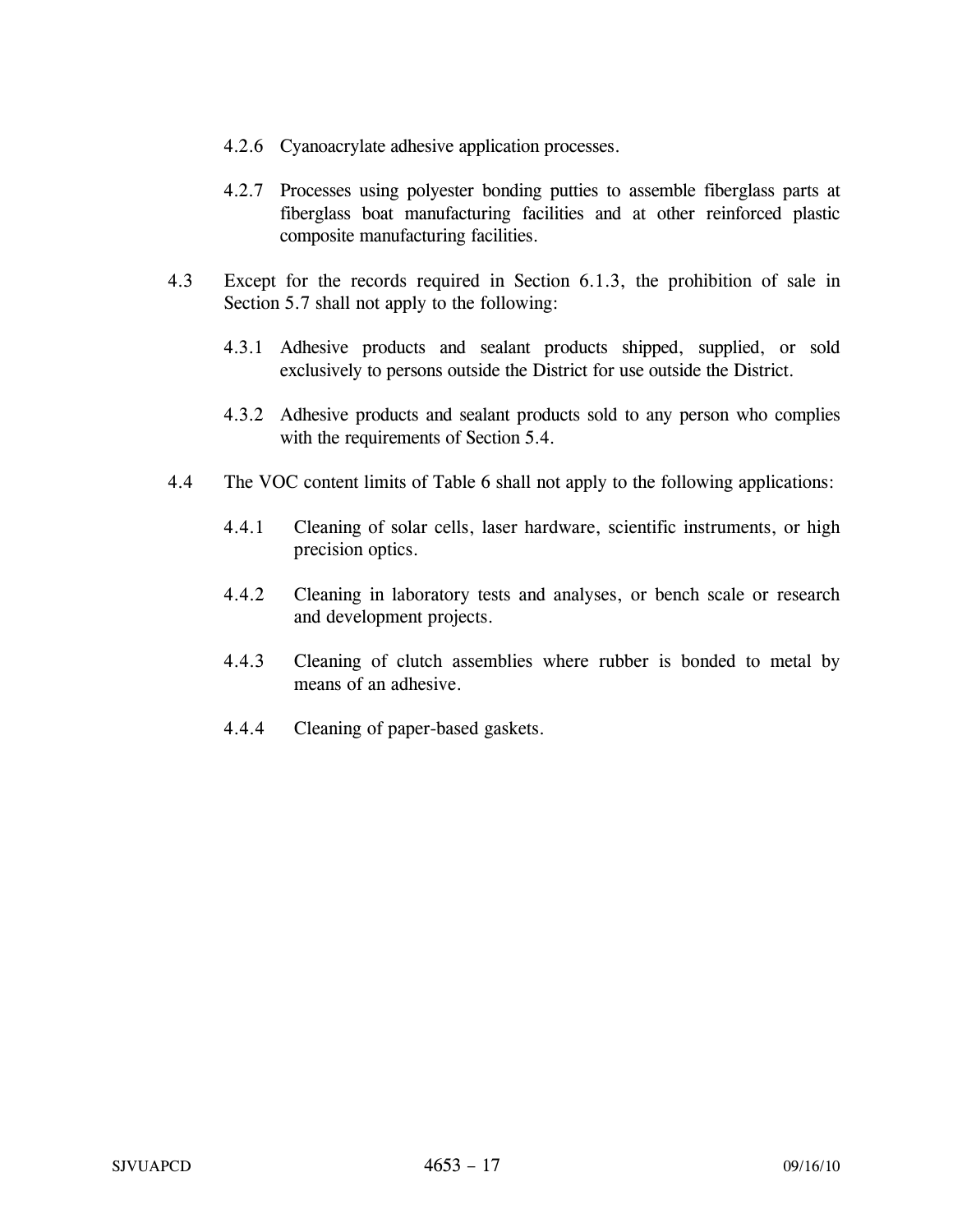# 5.0 Requirements

# 5.1 Adhesive and Sealant VOC Content Limits

5.1.1 The VOC content of adhesive products used for specific applications shall not exceed the following limits, expressed as grams of VOC per liter of adhesive product, excluding water and exempt compounds, or grams of VOC per liter of material for low-solids adhesive products, as applied:

| Table 1 - VOC Content Limits for Adhesive Products |                                                                                     |                                                                                        |
|----------------------------------------------------|-------------------------------------------------------------------------------------|----------------------------------------------------------------------------------------|
| (Effective through December 31, 2011)              |                                                                                     |                                                                                        |
| Applications                                       | <b>VOC Limit</b><br>Effective through<br>December 31,<br>2010.<br>(Grams Per Liter) | <b>VOC Limit</b><br>Effective on and<br>after January 1,<br>2011.<br>(Grams Per Liter) |
| <b>Multipurpose Construction</b>                   | 200                                                                                 | 200                                                                                    |
| Floor Covering Installation                        | 150                                                                                 | 150                                                                                    |
| Ceramic Tile Installation                          | 130                                                                                 | 130                                                                                    |
| Perimeter Bonded Sheet Flooring Installation       | 660                                                                                 | 660                                                                                    |
| Single-Ply Roof Material Installation              | 250                                                                                 | 250                                                                                    |
| <b>Structural Glazing</b>                          | 100                                                                                 | 100                                                                                    |
| <b>ABS Welding Adhesive</b>                        | 400                                                                                 | 400                                                                                    |
| <b>CPVC Welding Adhesive</b>                       | 490                                                                                 | 490                                                                                    |
| <b>PVC Welding Adhesive</b>                        | 510                                                                                 | 510                                                                                    |
| Other Plastic Cement Welding Adhesive              | 450                                                                                 | 450                                                                                    |
| <b>Plastic Cement Welding Adhesive Primer</b>      | 650                                                                                 | 650                                                                                    |
| <b>Adhesive Primers</b>                            | 250                                                                                 | 250                                                                                    |
| Staple and Nail Manufacturing                      | 640                                                                                 | 640                                                                                    |
| <b>Contact Adhesive</b>                            | 250                                                                                 | 250                                                                                    |
| Contact Adhesive - Specialty                       | 250                                                                                 | 250                                                                                    |
| <b>Rubber Vulcanization Adhesive/Primer</b>        | 850                                                                                 | 850                                                                                    |
| Waterproof Resorcinol Glue                         | 170                                                                                 | 170                                                                                    |
| <b>Tire Retread</b>                                | N/A                                                                                 | 100                                                                                    |
| Cove Base Installation                             | 250                                                                                 | 150                                                                                    |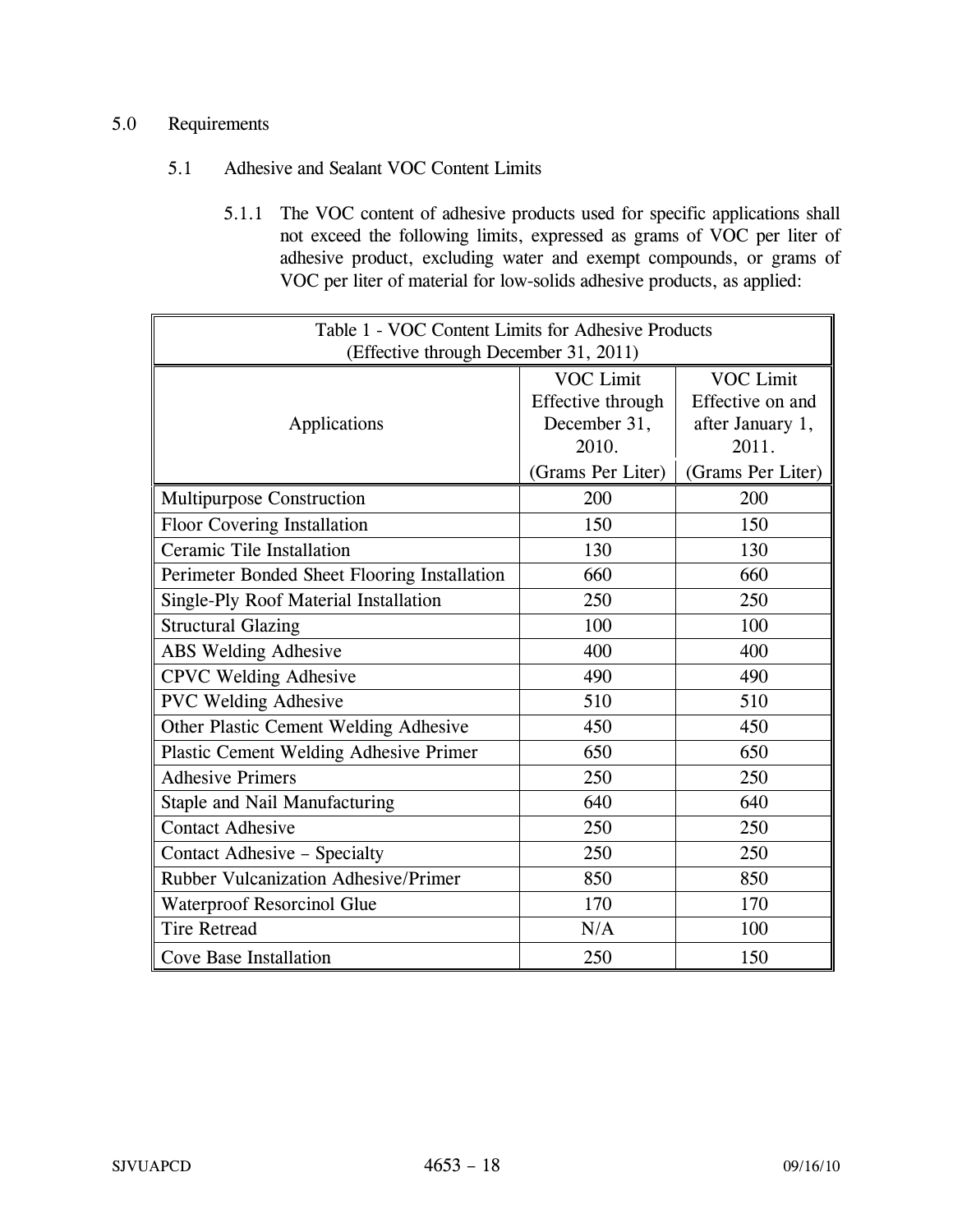| Table 2 - VOC Content Limits for Adhesive Products<br>(Effective on and after January 1, 2012) |                                |  |
|------------------------------------------------------------------------------------------------|--------------------------------|--|
| Applications                                                                                   | VOC limit<br>(Grams Per Liter) |  |
| <b>Architectural Adhesive Products:</b>                                                        |                                |  |
| Multipurpose Construction                                                                      | 70                             |  |
| Ceramic Tile Adhesive                                                                          | 65                             |  |
| <b>Cove Base Installation</b>                                                                  | 50                             |  |
| Dry Wall and/or Panel Adhesive                                                                 | 50                             |  |
| Flooring Adhesives:                                                                            |                                |  |
| Floor Covering Installation                                                                    | 150                            |  |
| Ceramic Floor Tile Installation                                                                | 65                             |  |
| <b>Indoor Carpet Adhesive</b>                                                                  | 50                             |  |
| Carpet Pad Adhesive                                                                            | 50                             |  |
| <b>Outdoor Carpet Adhesive</b>                                                                 | 150                            |  |
| Rubber Flooring Adhesive                                                                       | 60                             |  |
| Perimeter Bonded Sheet Flooring Installation                                                   | 660                            |  |
| Subfloor Adhesive                                                                              | 50                             |  |
| VCT and Asphalt Tile Adhesive                                                                  | 50                             |  |
| <b>Wood Flooring Adhesive</b>                                                                  | 100                            |  |
| Roofing Adhesives:                                                                             |                                |  |
| Single-Ply Roof Material Installation                                                          | 250                            |  |
| Non-Membrane Roof Adhesive                                                                     | 300                            |  |
| <b>Structural Glazing</b>                                                                      | 100                            |  |
| <b>Structural Wood Member Adhesive</b>                                                         | 140                            |  |
| Miscellaneous Adhesives:                                                                       |                                |  |
| <b>Contact Adhesive</b>                                                                        | 80                             |  |
| Contact Adhesive - Specialty                                                                   | 250                            |  |
| <b>Rubber Vulcanization Adhesive/Primer</b>                                                    | 850                            |  |
| <b>Tire Retread</b>                                                                            | 100                            |  |
| Motor Vehicle Adhesive                                                                         | 250                            |  |
| Motor Vehicle Weatherstrip Adhesive                                                            | 750                            |  |
| Traffic Marking Tape Adhesive/ Primer                                                          | 150                            |  |
| Top and Trim Adhesive                                                                          | 540                            |  |
| Waterproof Resorcinol Glue                                                                     | 170                            |  |
| Staple and Nail Manufacturing<br>640                                                           |                                |  |
| Thin Metal Laminating Adhesive<br>780                                                          |                                |  |
| <b>Elastomeric Adhesive</b><br>750                                                             |                                |  |
| Flexible Vinyl Adhesive                                                                        | 250                            |  |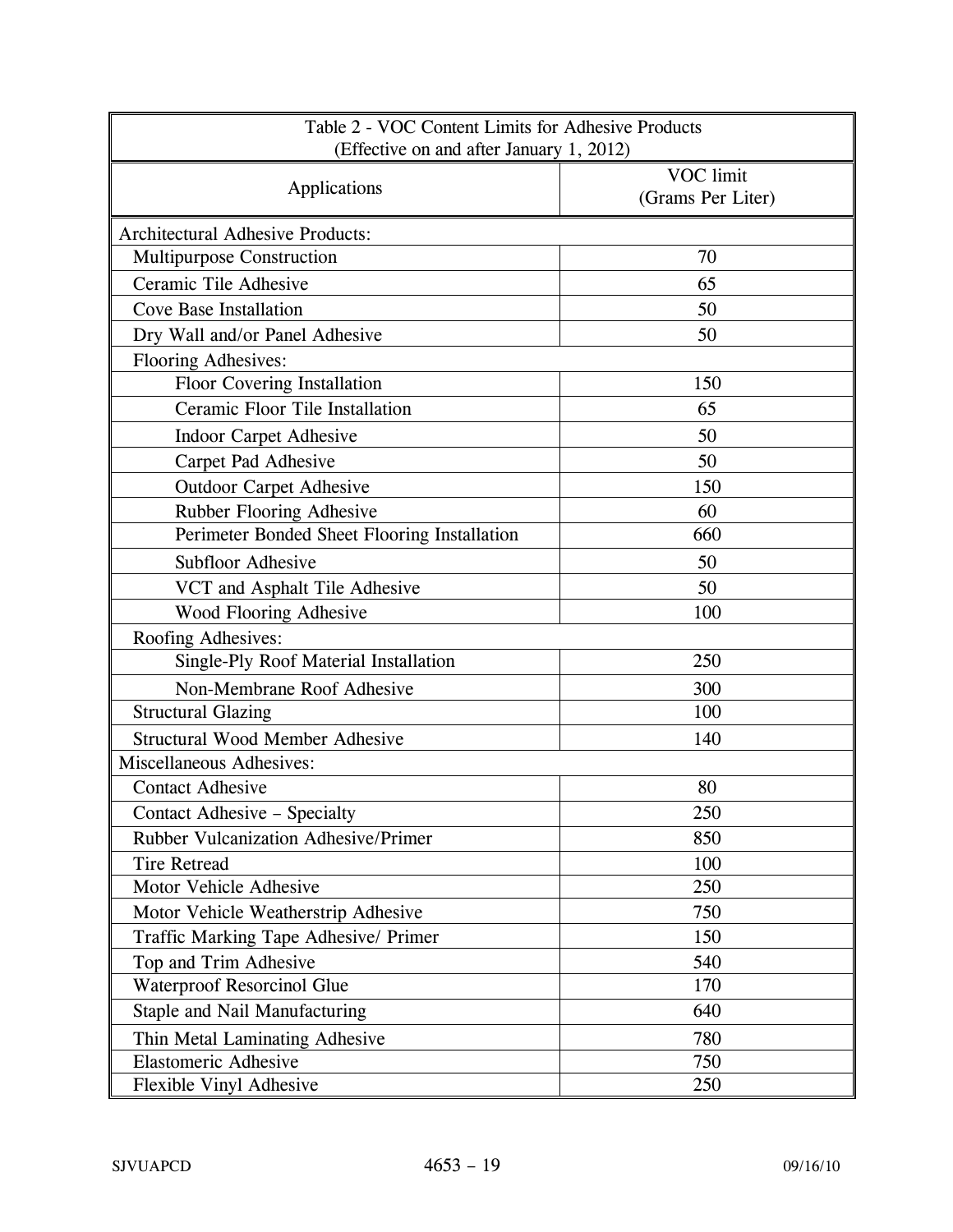| Table 2 - VOC Content Limits for Adhesive Products continued<br>(Effective on and after January 1, 2012) |                                       |  |
|----------------------------------------------------------------------------------------------------------|---------------------------------------|--|
| Applications                                                                                             | <b>VOC Limit</b><br>(Grams per Liter) |  |
| <b>Plastic Welding Products</b>                                                                          |                                       |  |
| ABS Welding Adhesive                                                                                     | 325                                   |  |
| <b>Cellulosic Plastic Welding Adhesive</b>                                                               | 100                                   |  |
| <b>CPVC</b> Welding Adhesive                                                                             | 490                                   |  |
| <b>PVC Welding Adhesive</b>                                                                              | 510                                   |  |
| Styrene-Acrylonitrile Welding Adhesive                                                                   | 100                                   |  |
| Plastic Cement Welding Adhesive Primer                                                                   | 400                                   |  |
| Other Plastic Cement Welding Adhesive                                                                    | 250                                   |  |
| <b>Adhesive Primers:</b>                                                                                 |                                       |  |
| <b>Automotive Glass Primer</b><br>700                                                                    |                                       |  |
| <b>Adhesive Primer</b><br>250                                                                            |                                       |  |

5.1.2 The VOC content of adhesive products, except as provided in Section 5.1.1, shall not exceed the following limits, expressed as grams of VOC per liter of adhesive product, excluding water and exempt compounds, or grams of VOC per liter of material for low-solids adhesive products, as applied:

| Table 3 - VOC Content Limits for Adhesive Products |                   |                   |                   |
|----------------------------------------------------|-------------------|-------------------|-------------------|
|                                                    | <b>VOC Limit</b>  | <b>VOC Limit</b>  | <b>VOC Limit</b>  |
|                                                    | Effective through | Effective on and  | Effective on and  |
| <b>Material Bonded</b>                             | December 31,      | after January 1,  | after January 1,  |
|                                                    | 2010.             | 2011.             | 2012.             |
|                                                    | (Grams Per Liter) | (Grams Per Liter) | (Grams Per Liter) |
| Metal to Metal                                     | 30                | 30                | 30                |
| <b>Porous Materials</b>                            | 120               | 120               | 50                |
| <b>Plastic Foam</b>                                | 120               | 120               | 50                |
| Wood                                               | 30                | 30                | 30                |
| <b>Pre-formed Rubber</b>                           |                   |                   |                   |
| Products                                           | 250               | 250               | 250               |
| <b>Reinforced Plastic</b>                          |                   |                   |                   |
| Composite                                          | 250               | 200               | 200               |
| Fiberglass                                         |                   |                   | 80                |
| All other Substrates                               | 250               | 250               | 250               |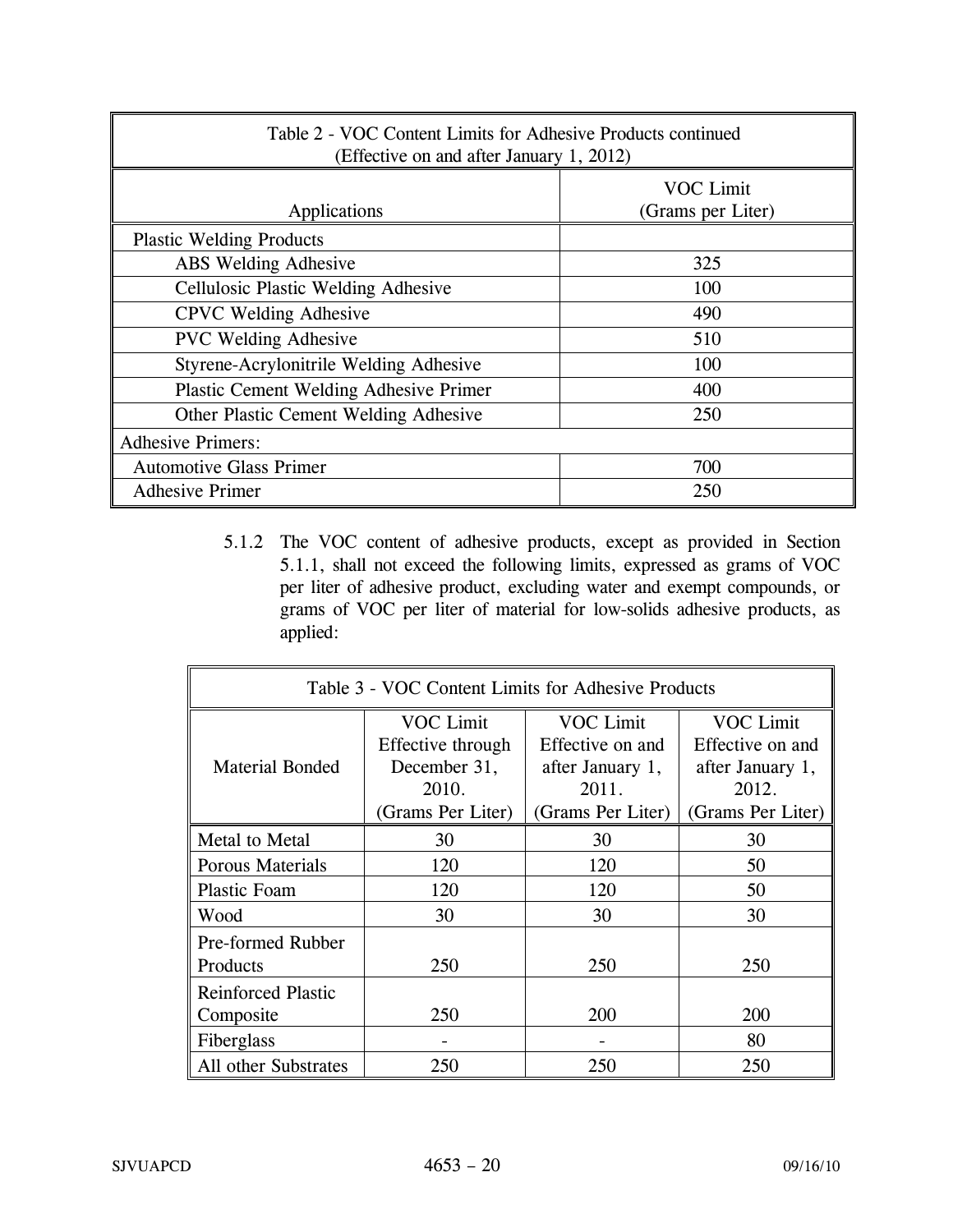- 5.1.3 The higher of the two limits from Table 3 applies to the bonding of two dissimilar substrates.
- 5.1.4 The VOC content of sealant products used for specific applications shall not exceed the following limits, expressed as grams of VOC per liter of sealant product, excluding water and exempt compounds, or grams of VOC per liter of material for low-solids sealant products, as applied:

| Table 4 - VOC Content Limits for Sealants |                                                                           |
|-------------------------------------------|---------------------------------------------------------------------------|
| Sealant                                   | VOC Limit Effective on<br>and after January 1, 2012.<br>(Grams Per Liter) |
| Architectural                             | 250                                                                       |
| Marine Deck                               | 760                                                                       |
| Non-membrane Roof                         | 300                                                                       |
| Roadway                                   | 250                                                                       |
| Single-Ply Roof Membrane                  | 450                                                                       |
| <b>Other Sealants</b>                     |                                                                           |

| Table 5 - VOC Content Limits for Sealant Primers |                                                                           |
|--------------------------------------------------|---------------------------------------------------------------------------|
| <b>Sealant Primer</b>                            | VOC Limit Effective on<br>and after January 1, 2012.<br>(Grams Per Liter) |
| <b>Architectural Non Porous</b>                  | 250                                                                       |
| <b>Architectural Porous</b>                      | 775                                                                       |
| <b>Modified Bituminous</b>                       | 500                                                                       |
| <b>Marine Deck</b>                               | 760                                                                       |
| <b>Other Sealant Primers</b>                     | 750                                                                       |

- 5.1.5 In lieu of complying with the applicable requirements of Sections 5.1.1 through 5.1.4, an operator may control VOC emissions from adhesive product or sealant product application operations with a VOC emission control device that meets the requirements of Section 5.4.
- 5.2 Adhesive and Sealant Application Equipment

An operator shall use only the following equipment to apply adhesives and sealants:

5.2.1 Electrostatic Application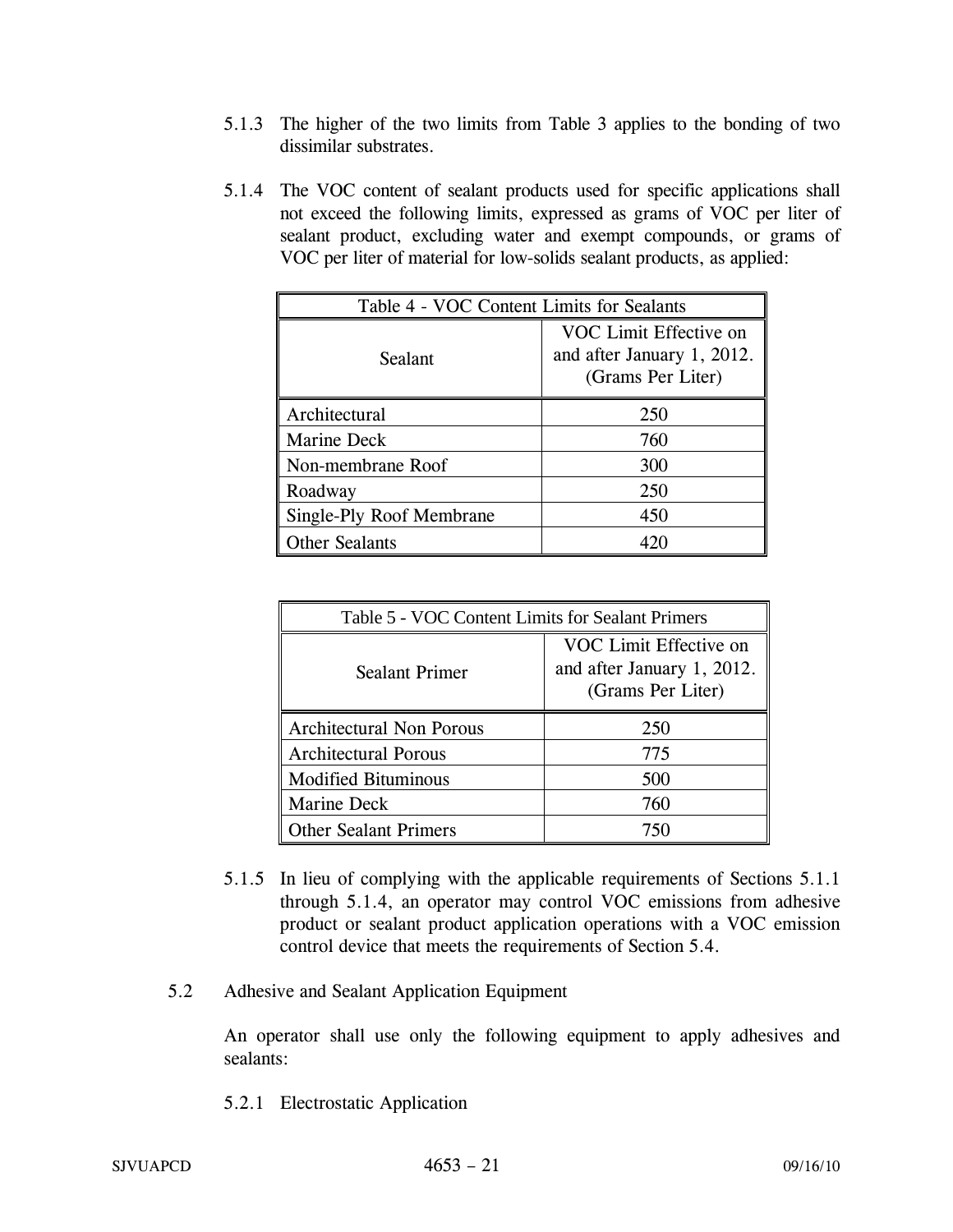- 5.2.2 Flow Coater
- 5.2.3 Roll Coater
- 5.2.4 Dip Coater
- 5.2.5 Hand Application Methods
- 5.2.6 Airless Spray
- 5.2.7 HVLP Spray
	- 5.2.7.1 HVLP spray equipment shall be operated in accordance with the manufacturer's recommendations.
	- 5.2.7.2 For HVLP spray guns manufactured prior to January 1, 1996, the end user shall demonstrate that the gun meets HVLP spray equipment standards. Satisfactory proof will be either in the form of manufacturer's published technical material or by a demonstration using a certified air pressure tip gauge, measuring the air atomizing pressure dynamically at the center of the air cap and at the air horns.
	- 5.2.7.3 A person shall not sell or offer for sale for use within the District any HVLP spray gun without a permanent marking denoting the maximum inlet air pressure in psig at which the gun will operate within the parameters specified in Section 3.0.
- 5.2.8 Any other application method that demonstrates, to the satisfaction of the APCO and EPA, a coating transfer efficiency equivalent to or greater than the efficiency achieved by an HVLP spray gun as measured using a test method in Section 6.3.6.
- 5.2.9 Air-atomized spray may only be used for the application of contact adhesives or specialty contact adhesives.
- 5.2.10 In lieu of complying with the applicable requirements in Sections 5.2.1 through 5.2.9, an operator may control emissions from coating application equipment with an APCO-approved VOC emission control system that controls the emissions from the source operation and that meets the requirements of Section 5.4.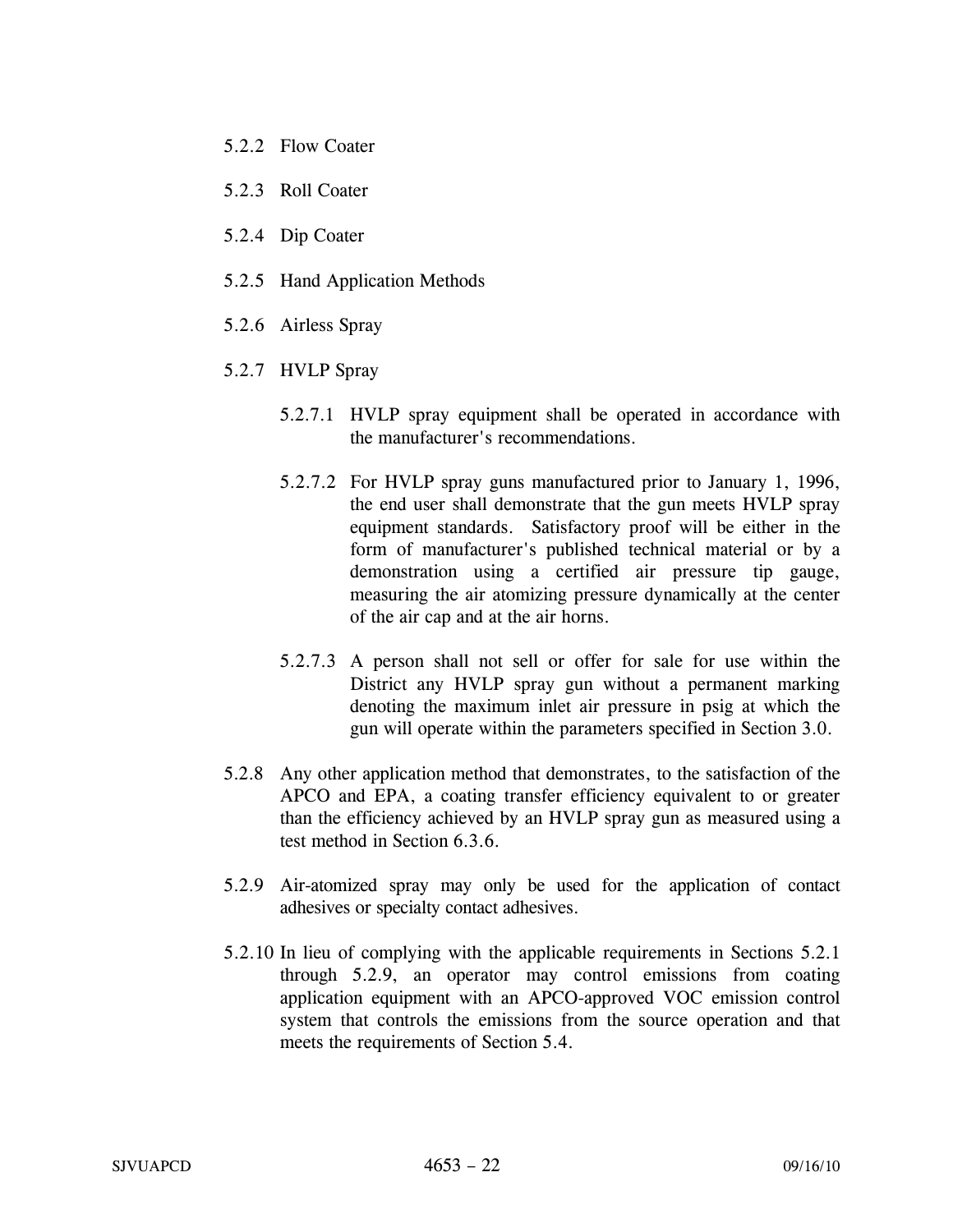5.3 Work Practices for Adhesive Products and Sealant Products

 The operator shall implement the following work practices when participating in adhesive-related activities. Effective on and after January 1, 2012, the operator shall implement the work practices pursuant to Section 5.3.1 through 5.3.4 when participating in sealant-related activities.

- 5.3.1 An operator shall store or dispose of adhesive products, sealant products, catalysts, thinners, fresh or spent solvents, and waste solvent materials such as cloth, paper, etc., in closed, non-absorbent and non-leaking containers. The containers shall remain closed at all times except when depositing or removing the contents of the containers or when the container is empty. The containers used for disposal of adhesive materials, solvents, or any unused VOC containing materials shall be self-closing.
- 5.3.2 Ensure that mixing containers for used VOC-containing adhesive products and sealant products and process-related waste materials are kept closed at all times except when depositing or removing these materials.
- 5.3.3 Minimize spills of VOC-containing adhesive products, and sealant products, and process-related waste materials.
- 5.3.4 Convey VOC-containing adhesive products, sealant products, and process-related waste materials from one location to another in closed containers or pipes.
- 5.4 VOC Emission Control System Requirements
	- 5.4.1 In lieu of the applicable requirements of Section 5.1, 5.2, or 5.5, an operator may install and maintain a VOC emission control system that meets all of the requirements of Sections 5.4.2 through 5.4.4.
	- 5.4.2 The VOC emission control system shall be approved by the APCO.
	- 5.4.3 The VOC emission control system shall be operated with an overall capture and control efficiency of at least 85 percent by weight, as determined in accordance with Section 6.3.
	- 5.4.4 In no case shall compliance through the use of a VOC emission control system result in VOC emissions in excess of the VOC emissions which would result from compliance with the applicable requirements of Sections 5.1, 5.2, or 5.5.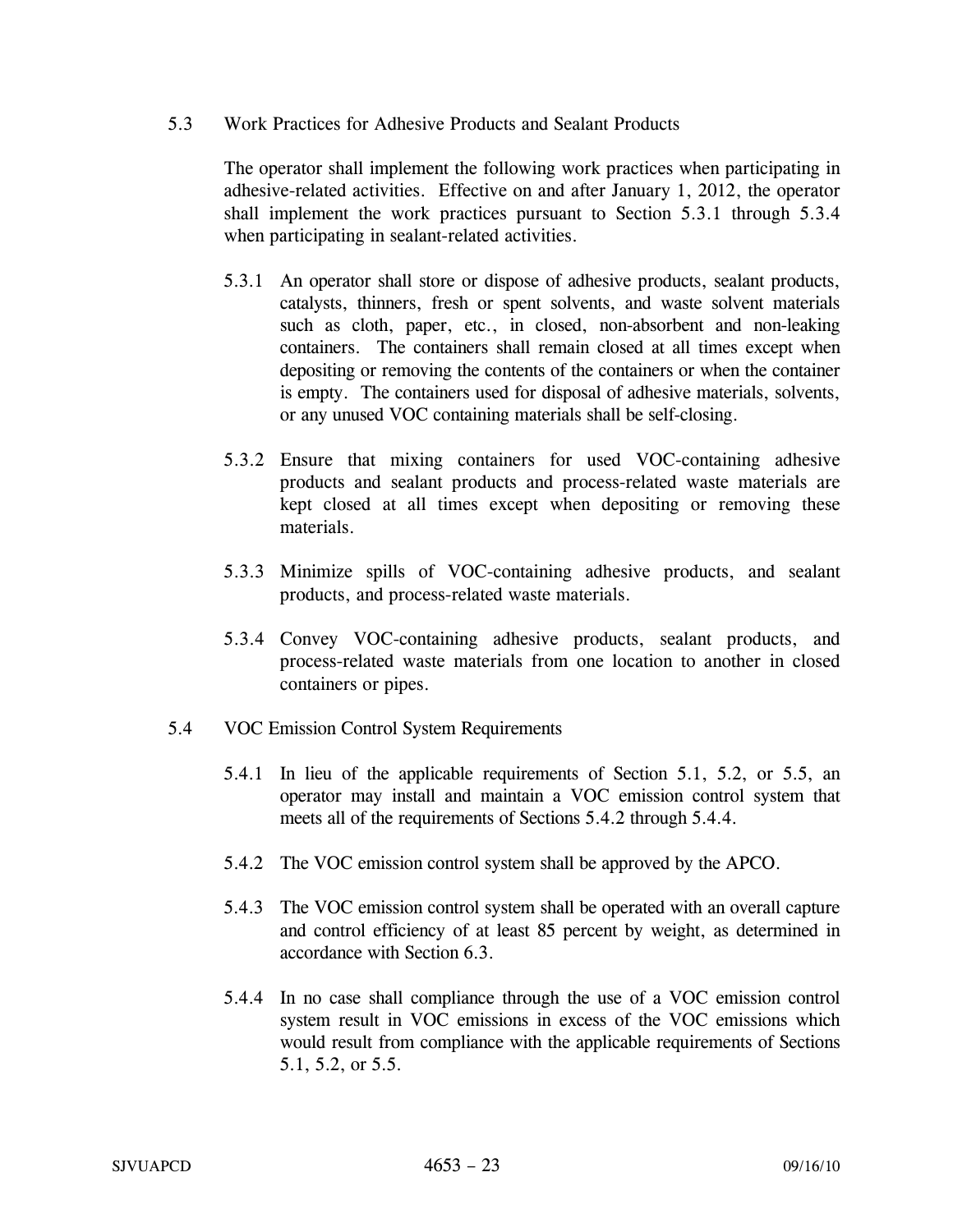5.4.5 The minimum required overall capture and control efficiency of a VOC emission control system at which an equivalent or greater level of VOC reduction will be achieved shall be calculated by using the following equation:

$$
CE = \left[1 - \left(\frac{VOC_{LWc}}{VOC_{LWn,Max}} x \frac{1 - (VOC_{LWn,Max} / D_{n,Max})}{1 - (VOC_{LWc} / D_c)}\right)\right] x 100
$$

Where:

| CE                        |     | Minimum Required Overall Capture and Control         |
|---------------------------|-----|------------------------------------------------------|
|                           |     | Efficiency, in percent                               |
| VOC <sub>LWe</sub>        | =   | VOC Limit, less water and less exempt compounds      |
| VOC <sub>LWn,Max</sub>    | $=$ | Maximum VOC content of noncompliant adhesive         |
|                           |     | product used in conjunction with a control device,   |
|                           |     | less water and less exempt compounds                 |
| $\mathbf{D}_{\rm n, Max}$ |     | Density of solvent, reducer, or thinner contained in |
|                           |     | the noncompliant adhesive product, containing the    |
|                           |     | maximum VOC content                                  |
| $\mathbf{D}_{\rm c}$      |     | Density of corresponding solvent, reducer, or        |
|                           |     | thinner used in the compliant adhesive products      |

### 5.5 Organic Solvent Cleaning Requirements

5.5.1 An operator shall not use organic solvents for cleaning operations associated with adhesive products that exceed the VOC content limits specified in Table 6. Effective on and after January 1, 2012 an operator shall not use organic solvents for cleaning operations associated with sealant products that exceed the VOC content limits specified in Table 6.

| Table 6 - VOC Limits for Organic Solvents Used in Cleaning Operations                                         |                                                              |
|---------------------------------------------------------------------------------------------------------------|--------------------------------------------------------------|
| Type of Solvent Cleaning Operation                                                                            | VOC Content Limit Grams of<br>VOC/liter of material (lb/gal) |
| A. Product Cleaning During Manufacturing<br>Process or Surface Preparation for<br><b>Adhesive Application</b> |                                                              |
| General                                                                                                       | 25(0.21)                                                     |
| 2. Surface Preparation Prior to<br><b>Rubber Vulcanization Process</b>                                        | 850(7.1)                                                     |
| B. Repair and Maintenance Cleaning                                                                            | 25(0.21)                                                     |
| C. Cleaning of Adhesive Application<br>Equipment                                                              | 25(0.21)                                                     |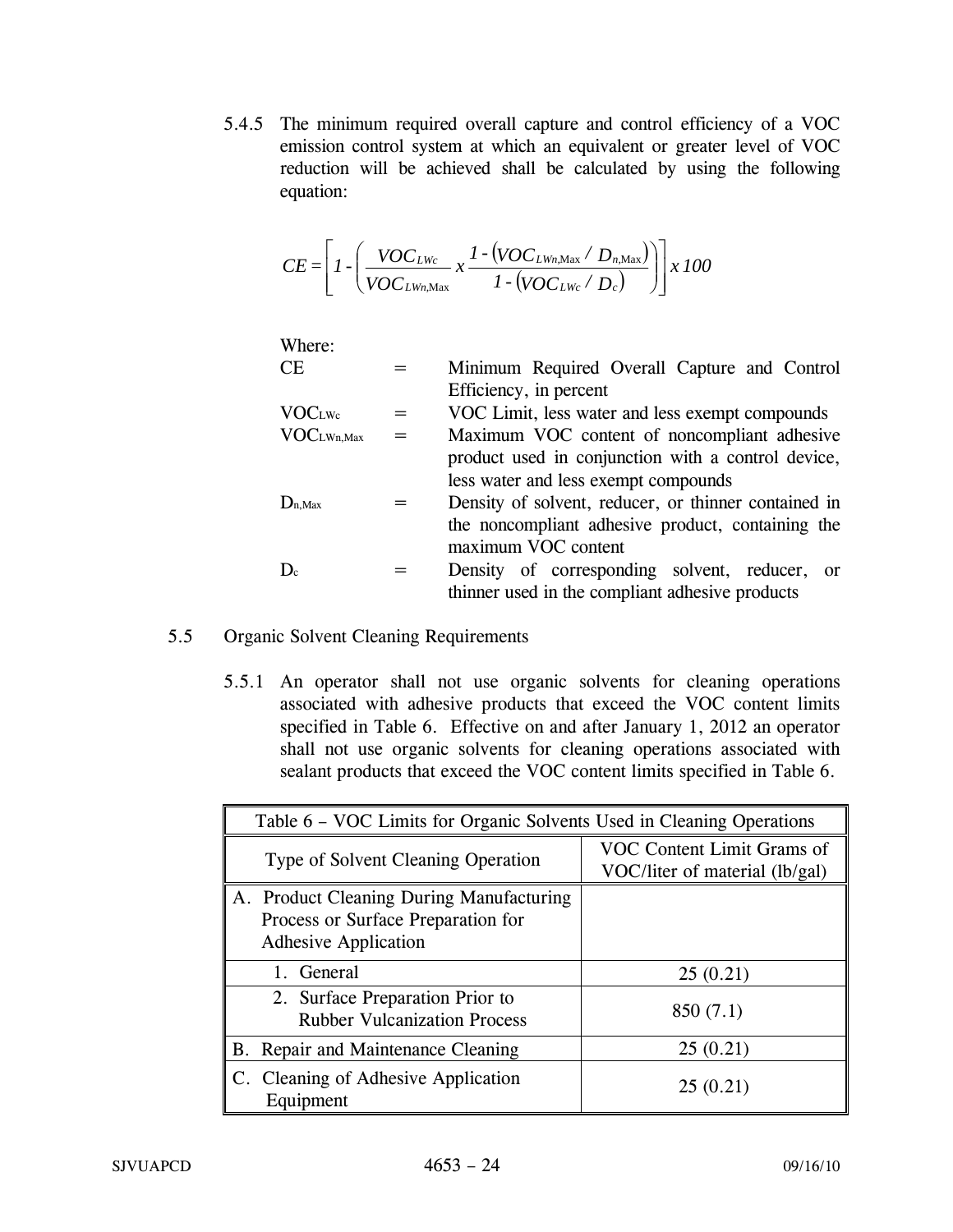- 5.5.2 In lieu of complying with the requirements in Table 6, an operator may control VOC emissions from cleaning operations with an APCO-approved VOC emission control system that meets the requirements of Section 5.4.
- 5.5.3 An operator performing Table 6 Category A.2 cleaning using solvent with VOC content greater than 25 grams per liter and the cleaning takes place outside the control of an APCO-approved VOC emission control system shall meet the requirements of Sections 5.5.4 through 5.5.6 in addition to the meeting the applicable VOC content limit of Table 6.
- 5.5.4 Cleaning activities that use solvents shall be performed by one or more of the following methods:
	- 5.5.4.1 Wipe cleaning; or
	- 5.5.4.2 Application of solvent from hand-held spray containers from which solvents are dispensed without a propellant-induced force; or
	- 5.5.4.3 Non-atomized solvent flow method in which the cleaning solvent is collected in a container or a collection system which is closed except for solvent collection openings and, if necessary, openings to avoid excessive pressure build-up inside the container; or
	- 5.5.4.4 Solvent flushing method in which the cleaning solvent is discharged into a container that is closed except for solvent collection openings and, if necessary, openings to avoid excessive pressure build-up inside the container. The discharged solvent from the equipment must be collected into containers without atomizing into the open air. The solvent may be flushed through the system by air or hydraulic pressure, or by pumping.
- 5.5.5 Solvent shall not be atomized into the open air unless it is vented to a VOC emission control system that complies with Section 5.4. This provision shall not apply to the cleaning of nozzle tips of automated spray equipment systems, except for robotic systems, and cleaning with spray bottles or containers described in Section 5.5.4.2.
- 5.5.6 An operator shall not use VOC-containing materials to clean spray equipment used for the application of coatings, adhesives, or ink, unless an enclosed system or equipment that is proven to be equally effective at controlling emissions is used for cleaning. If an enclosed system is used,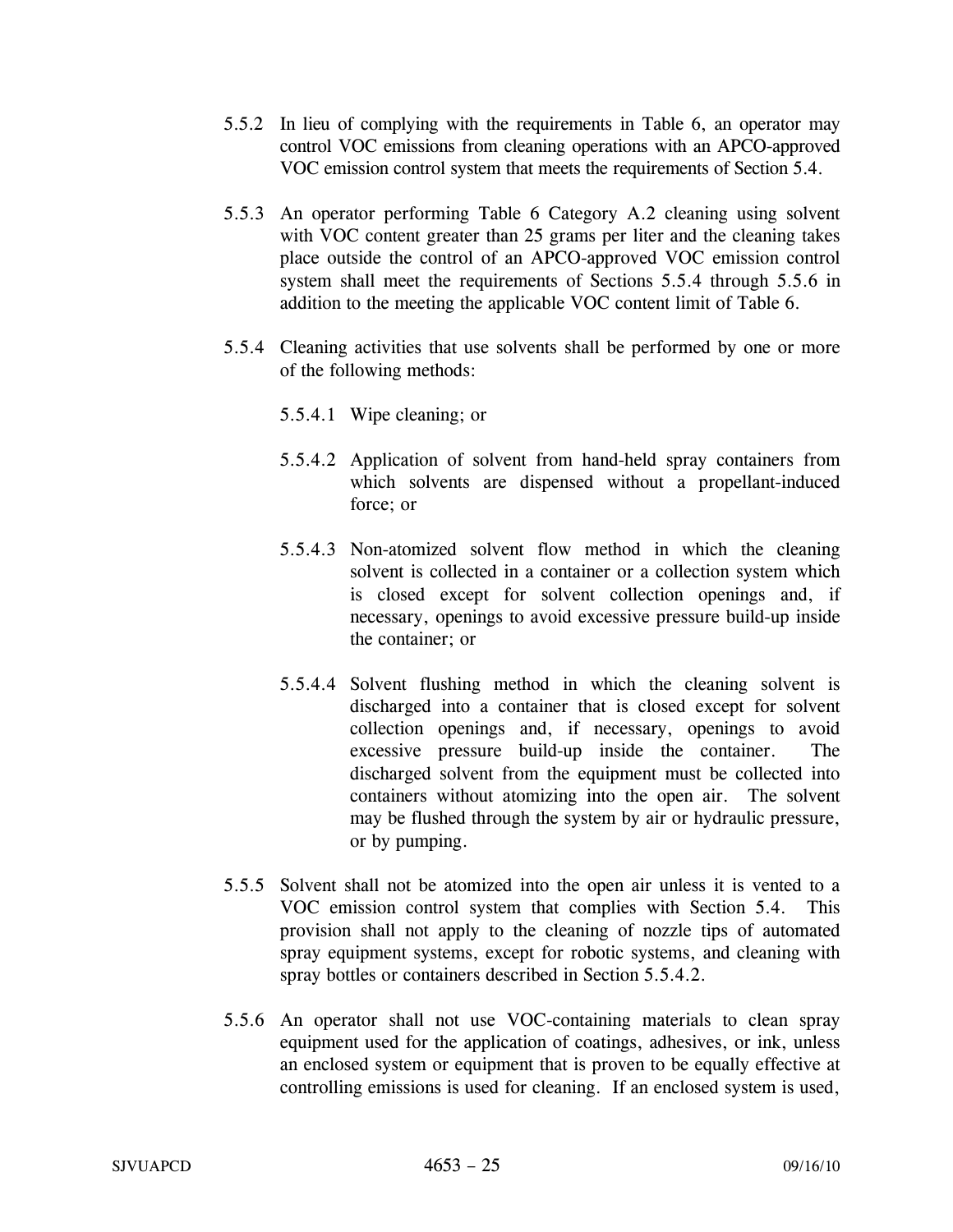it must totally enclose spray guns, cups, nozzles, bowls, and other parts during washing, rinsing and draining procedures, and it must be used according to the manufacturer's recommendations and must be closed when not in use.

- 5.5.7 In lieu of complying with the applicable requirements of Sections 5.5.4 through 5.5.6, an operator shall install and maintain a VOC emission control system that meets the requirements of Section 5.4 to control emissions from the solvent cleaning operation.
- 5.6 Work Practices for Solvent Cleaning

 The operator shall implement the following work practices when participating in organic solvent cleaning activities:

- 5.6.1 Minimize spills of VOC-containing cleaning materials.
- 5.6.2 Convey VOC-containing cleaning materials from one location to another in closed containers or pipes.
- 5.6.3 Minimize VOC emissions from cleaning of application, storage, mixing, and conveying equipment by ensuring that equipment cleaning is performed without atomizing the cleaning solvent and all spent solvent is captured in closed containers.
- 5.6.4 An operator shall store or dispose of cleaning materials, fresh or spent solvents, and waste solvent materials such as cloth, paper, etc., in closed, non-absorbent and non-leaking containers. The containers shall remain closed at all times except when depositing or removing the contents of the containers or when the container is empty. The containers used for disposal of adhesive materials, solvents, or any unused VOC containing materials shall be self-closing.
- 5.7 Prohibition of Sale

Except as provided in Section 4.3, no person shall supply, sell, or offer for sale any adhesive product or sealant product that does not meet the limits as specified in Section 5.1 or 5.4.

- 5.8 Sell-Through of Adhesives and Sealants
	- 5.8.1 An adhesive product or sealant product manufactured prior to the effective date specified for that product in Section 5.1, may be sold, supplied, or offered for sale for up to 12 months after the specified effective date.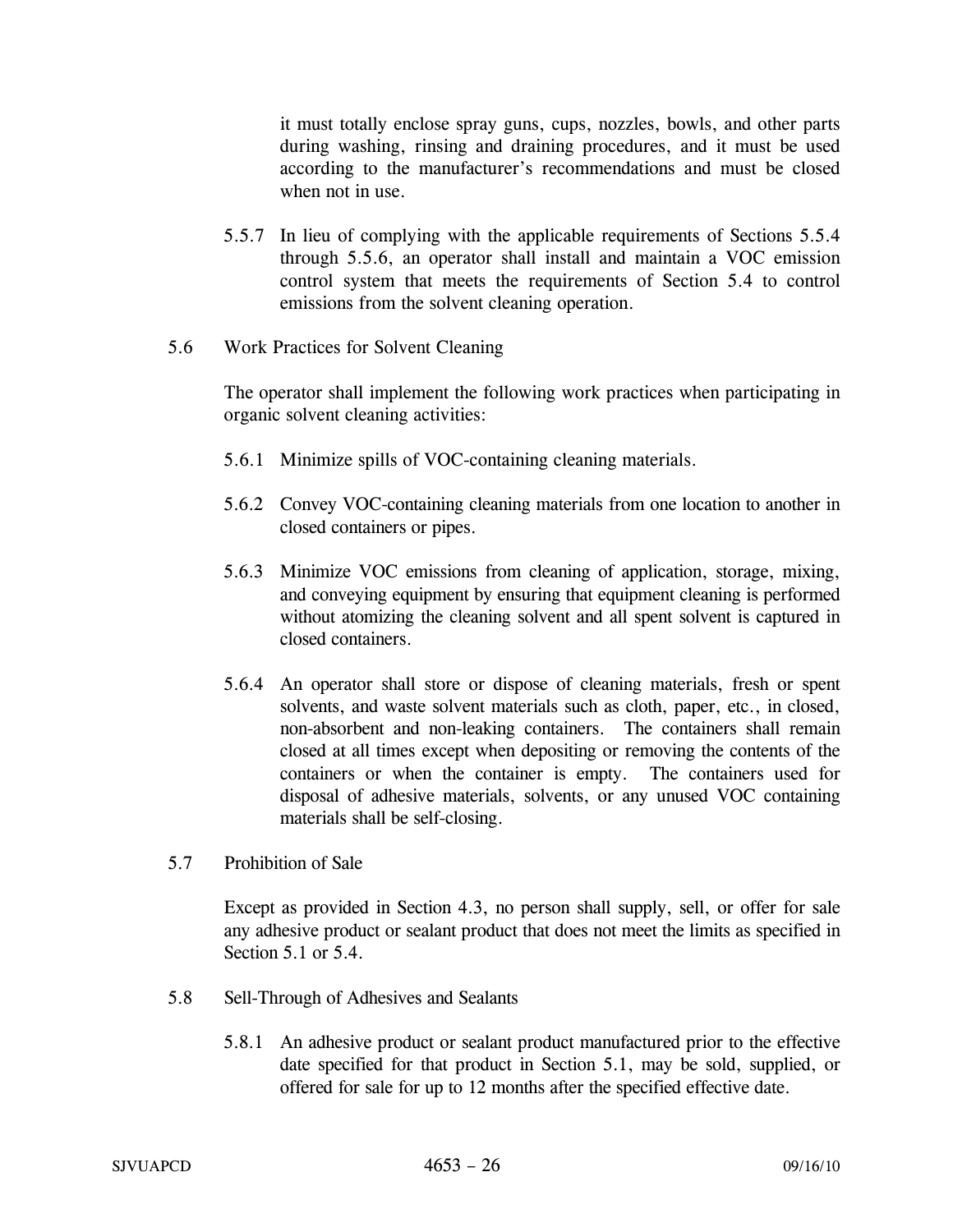- 5.8.2 An adhesive product or sealant product manufactured prior to the effective date specified for that product in Section 5.1 may be applied up to 24 months after the specified effective date.
- 5.8.3 Sections 5.8.1 and 5.8.2 only apply to those adhesive products or sealant products which are labeled to display the date or date code indicating when the product was manufactured and that complied with the standards in effect at the time the product was manufactured.
- 5.9 Prohibition of Specification

 No person shall solicit, require for use, or specify the application of any adhesive products or sealant products, if such use or application results in a violation of the provisions of this Rule. This prohibition shall apply to all written or oral contracts.

### 6.0 Administrative Requirements

- 6.1 Recordkeeping
	- 6.1.1 An operator subject to Section 5.1 or 5.5 shall maintain the following records:
		- 6.1.1.1 Records of the VOC content, in grams VOC per liter, of all adhesive materials used and stored at the stationary source.
		- 6.1.1.2 Records of the VOC content of all solvents used and stored at the stationary source.
		- 6.1.1.3 Effective on and after January 1, 2012, records of the VOC content, in grams VOC per liter, of all sealant materials used and stored at a stationary source.
	- 6.1.2 VOC Emission Control System Records

An operator using a VOC emission control device as a means of complying with this rule shall maintain daily records of key system operating parameters which will demonstrate continuous operation and compliance of the emission control system during periods of emission producing activities. Key system operating parameters are those necessary to ensure compliance with VOC limits. The parameters may include, but are not limited to, temperatures, pressures, and flow rates.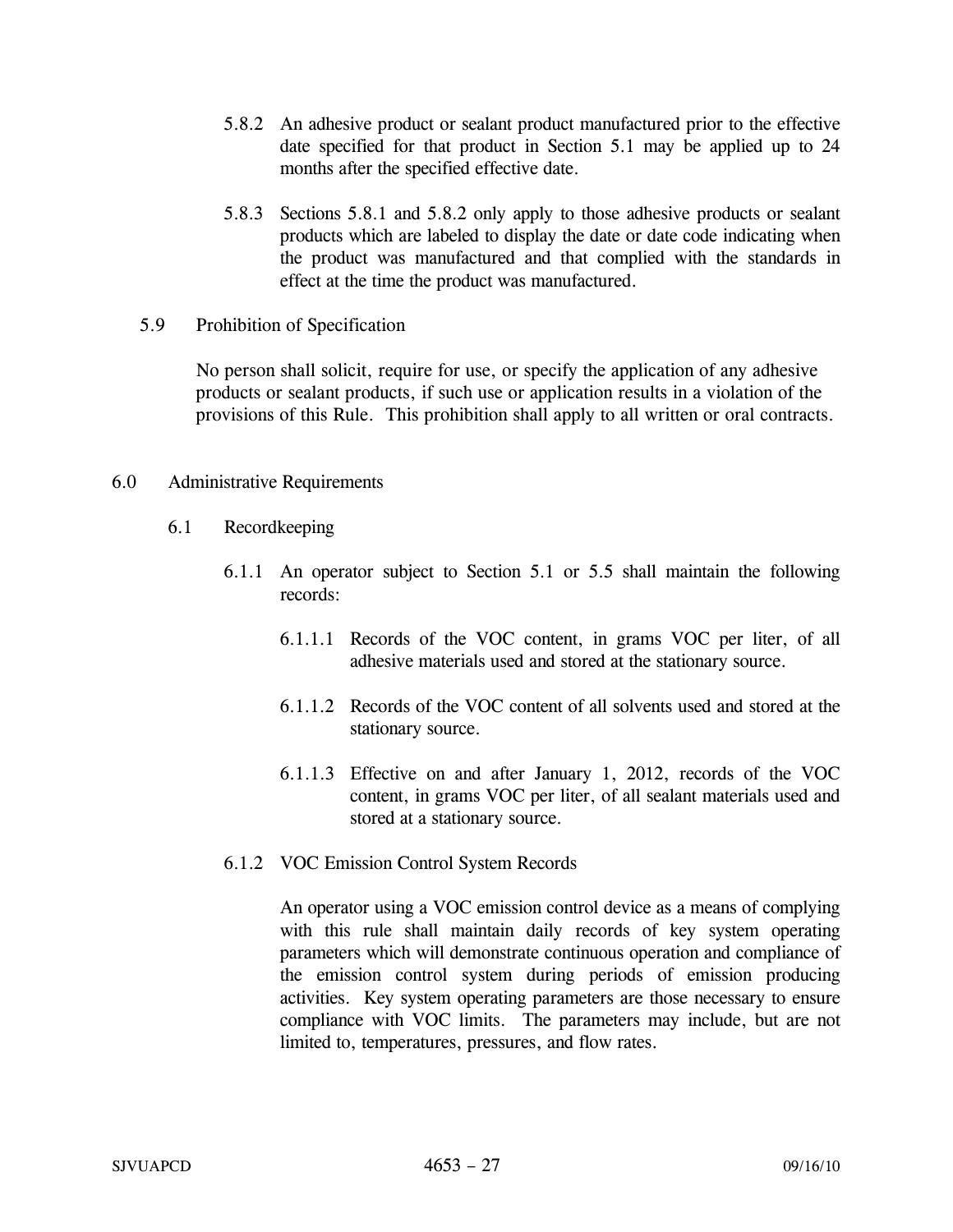#### 6.1.3 Prohibition of Sale Exemption Records

An operator who claims exemption under Section 4.3 shall maintain records for all adhesive products and sealant products sold that do not meet the limits as specified in Section 5.1. The records shall include the following information:

- 6.1.3.1 Type, quantity, and VOC content, in grams per liter, of the adhesive products or sealant products sold.
- 6.1.3.2 Name, address, and telephone number of the persons to whom the adhesive products or sealant products are sold.
- 6.1.4 Solvent Cleaning Records

An operator subject to Section 5.5 shall also comply with the following recordkeeping requirements:

- 6.1.4.1 Keep a copy of the manufacturer's product data sheet or material safety data sheet of the solvents used for organic solvent cleaning activities.
- 6.1.4.2 Maintain a current list of solvents that are being used for organic solvent cleaning activities. The list shall include the following information:
	- 6.1.4.2.1 The name of the solvent and its manufacturer's name.
	- 6.1.4.2.2 The VOC content of the solvent expressed in grams per liter or lb/gallon.
	- 6.1.4.2.3 When the solvent is a mixture of different materials that are blended by the operator, the mix ratio of the batch shall be recorded and the VOC content of the batch shall be calculated and recorded in order to determine compliance with the specified limits of VOC content, as applied.
	- 6.1.4.2.4 The type of cleaning activity for each solvent that is being used in accordance with the applicable cleaning category specified in Table 6 of this rule.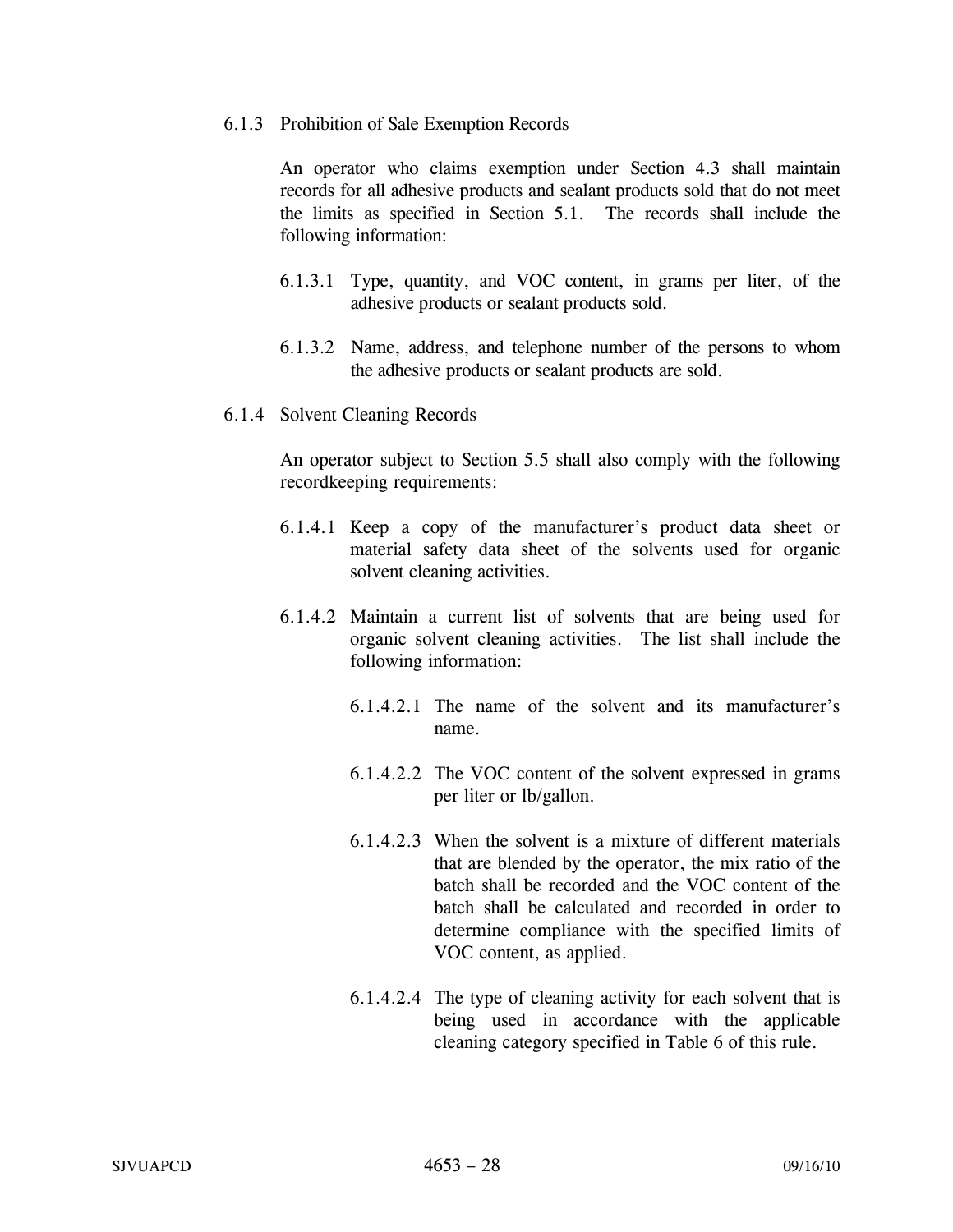- 6.1.4.2.5 The quantity of solvents used for cleaning operations shall be kept on a daily basis.
- 6.1.5 Records Retention: The operator shall retain the records specified in Sections 6.1.1 through 6.1.4, as applicable, on site for a period of five years, make the records available to the APCO, ARB, or EPA, and submit the records to the APCO, ARB, or EPA upon request.
- 6.2 Labeling Requirements

 Adhesive products and solvents subject to this rule shall be labeled pursuant to Sections 6.2.1 through 6.2.3 as appropriate. Effective on and after January 1, 2012, sealant products subject to this rule shall be labeled pursuant to Sections 6.2.1 through 6.2.3 as appropriate.

- 6.2.1 VOC Content: Each container of adhesive product and sealant product subject to this rule shall display the maximum VOC content of the adhesive product or sealant product as applied. VOC content shall be displayed as grams of VOC per liter of adhesive product or sealant product, excluding water and exempt compounds, or grams of VOC per liter of material for low-solids adhesive products. Each container of solvent subject to this rule shall display the maximum VOC content (in grams of VOC per liter of material) as supplied.
- 6.2.2 Thinning Recommendations: Each container of adhesive product or sealant product subject to this rule shall display a statement of the manufacturer's recommendations regarding thinning, reducing, or mixing of the adhesive product with any other VOC containing material. Mixing recommendations shall specify a ratio which results in a compliant, as applied, adhesive product, or sealant product.
- 6.2.3 Manufacturers of any solvents subject to this rule shall indicate on the solvent container, or on a separate product data sheet or material safety data sheet, the name of the solvent, manufacturer's name, the VOC content, and density of the solvent, as supplied. The VOC content shall be expressed in units of grams per liter or lb/gallon.

## 6.3 Test Methods

The analysis of solvents, adhesive products, sealant products, and control efficiency shall be determined by the following methods: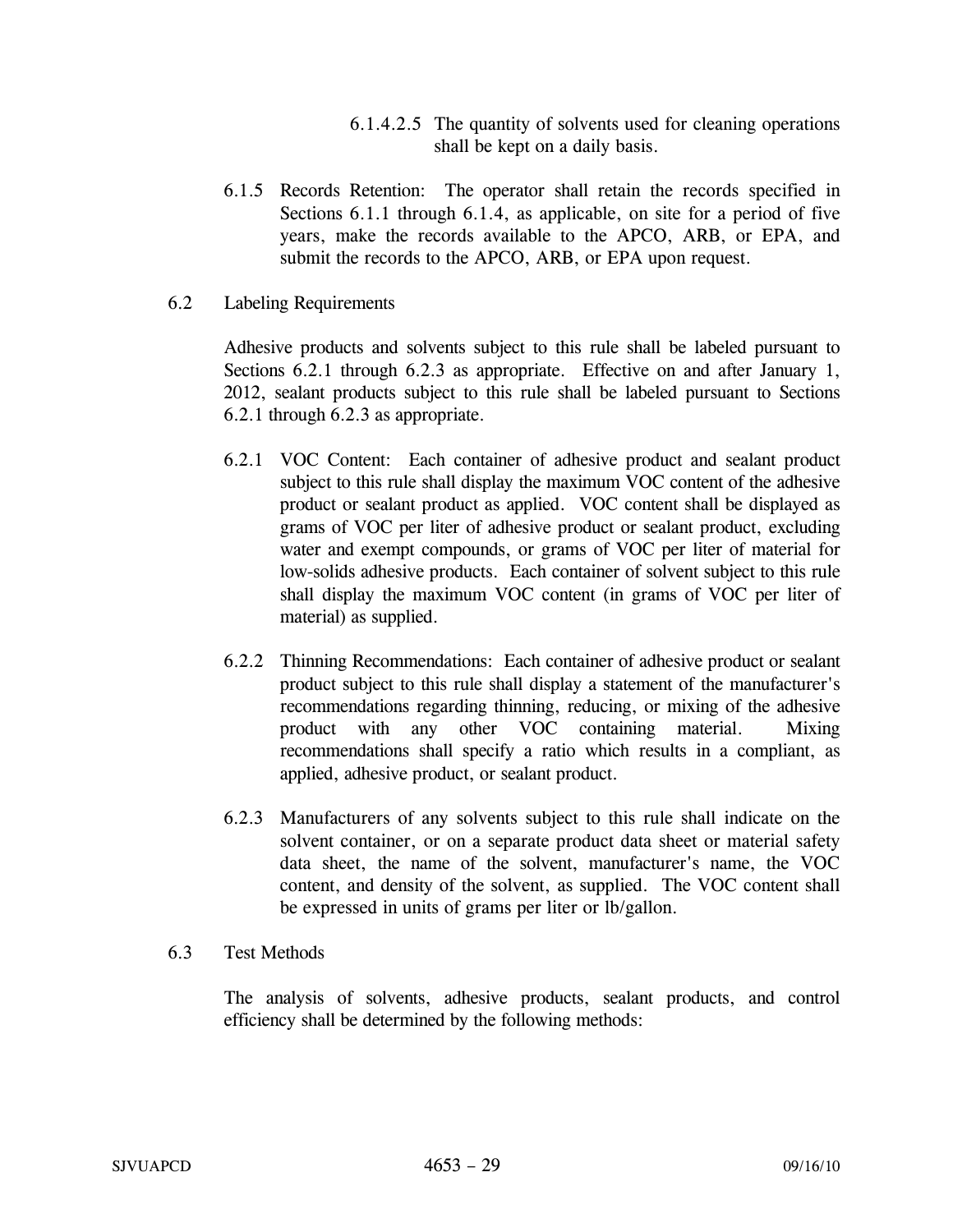- 6.3.1 The VOC and solids content of adhesive products, sealant products, and solvents shall be determined using EPA Method 24 or other test method approved by ARB, EPA, and the APCO.
- 6.3.2 The capture efficiency for a VOC emission control system's collection device(s) shall be determined according to EPA's technical document, "Guidelines for Determining Capture Efficiency," January 9, 1995 and 40 CFR 51, Appendix M, Methods 204-204F, as applicable, or any other method approved by EPA, ARB, and the APCO.
- 6.3.3 The control efficiency of a VOC emission control system's control device(s) shall be determined using EPA Methods 2, 2A, or 2D for measuring flow rates and EPA Methods 25, 25A, or 25B for measuring total gaseous organic concentrations at the inlet and outlet of the control device. EPA Test Method 18 or ARB Method 422 (Determination of Volatile Organic Compounds in Emissions from Stationary Sources) shall be used to determine the emissions of exempt compounds.
- 6.3.4 For VOC emission control systems that consist of a single VOC emission collection device connected to a single VOC emission control device, the overall capture and control efficiency shall be calculated by using the following equation:

|                  | CECAPTURE AND CONTROL $\, = \, \int \, CE$ CAPTURE X CECONTROL $\,$   / 100 %                |
|------------------|----------------------------------------------------------------------------------------------|
| Where:           |                                                                                              |
|                  | $CE$ CAPTURE AND CONTROL = Overall Capture and Control Efficiency, in<br>percent             |
| $CE$ CAPTURE     | = Capture Efficiency of the collection device, in<br>percent, as determined in Section 6.3.2 |
| <b>CECONTROL</b> | = Control Efficiency of the control device, in<br>percent, as determined in Section 6.3.3    |

6.3.5 Determination of Solvent Losses from Spray Gun Cleaning Systems

The passive and active solvent losses from spray gun cleaning systems shall be determined by using SCAQMD "General Test Method for Determining Solvent Losses from Spray Gun Cleaning Systems" dated October 3, 1989. The test solvent for this determination shall be lacquer thinner with a minimum vapor pressure of  $105$  mm Hg at  $20^{\circ}$ C. The minimum temperature shall be  $15^{\circ}$ C.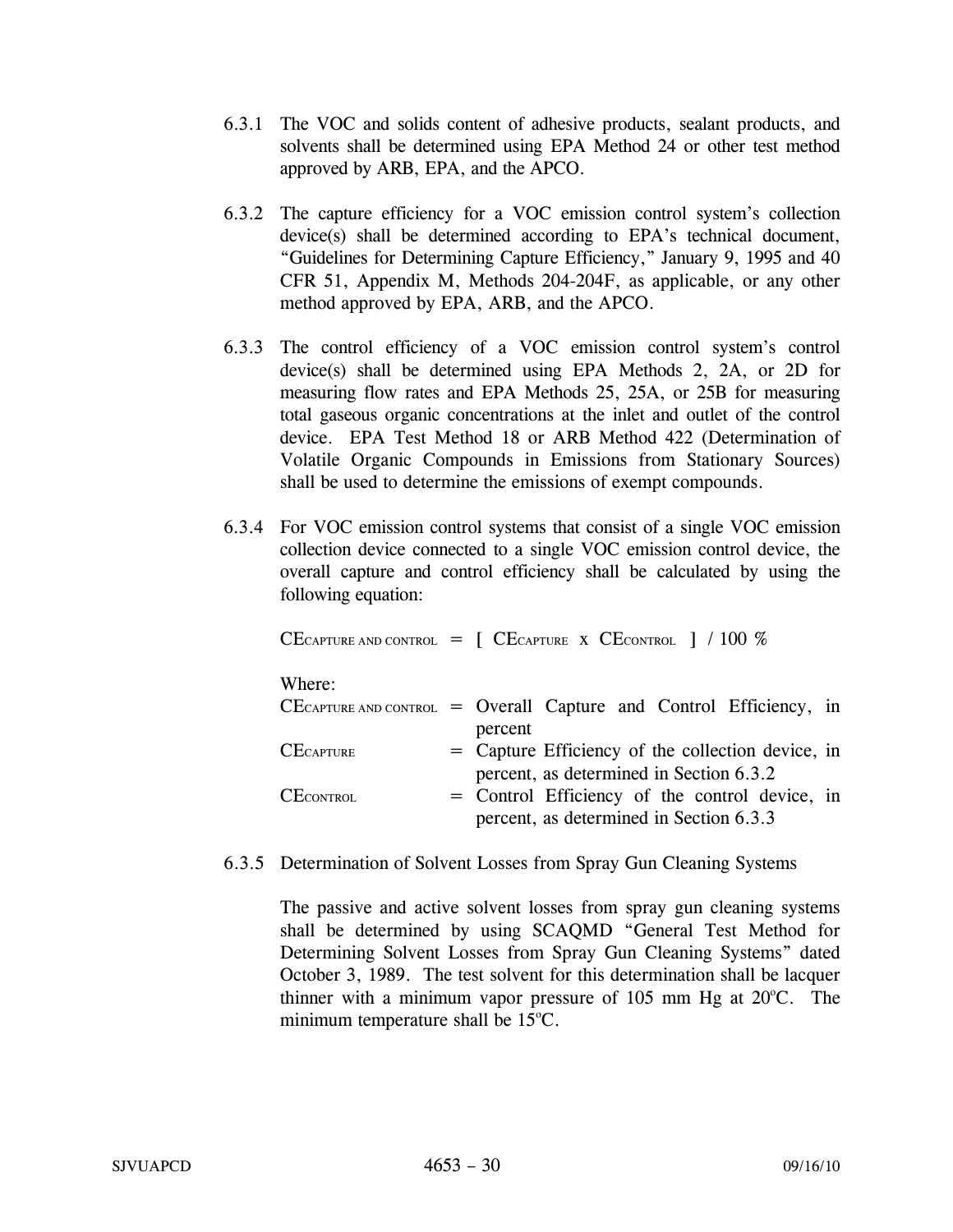6.3.6 Transfer Efficiency

Transfer efficiency shall be determined by one of the following:

- 6.3.6.1 SCAQMD method "Spray Equipment Transfer Efficiency Test Procedure for Equipment User, May 24, 1989, or
- 6.3.6.2 Any other test method for transfer efficiency for which written approval of the EPA and the APCO has been obtained.
- 6.4 Multiple Test Methods

When more than one test method or set of test methods is specified for any testing, a violation of any requirement of this rule established by any one of the specified test methods or set of test methods shall constitute a violation of this rule.